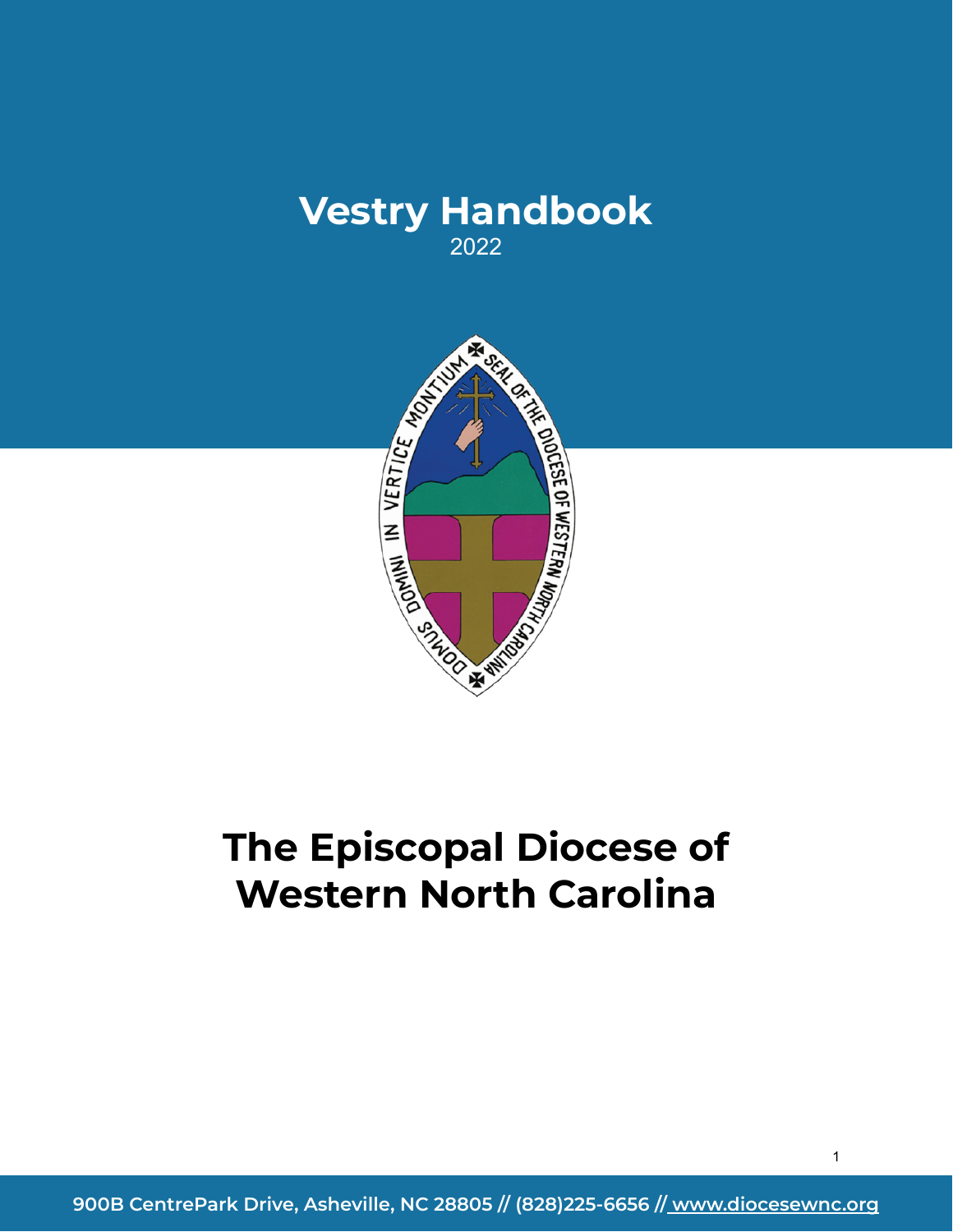# **Table of Contents**

| Introduction                                         | 3               |
|------------------------------------------------------|-----------------|
| Origins of Vestry Leadership                         | 3               |
| Diagram of the Polity of the Episcopal Church        | 4               |
| The Canons                                           | 5               |
| Organization of the Vestry                           | 12 <sup>2</sup> |
| The Work of the Vestry                               | 13              |
| Best Practices of the Vestry                         | 14              |
| The Relationship Between the Vestry and the Rector   | 18              |
| The Relationship Between the Parish and the Diocese  | 20              |
| Financial Affairs and Business Methods in the Church | 22              |
| <b>Frequently Asked Questions</b>                    | 33              |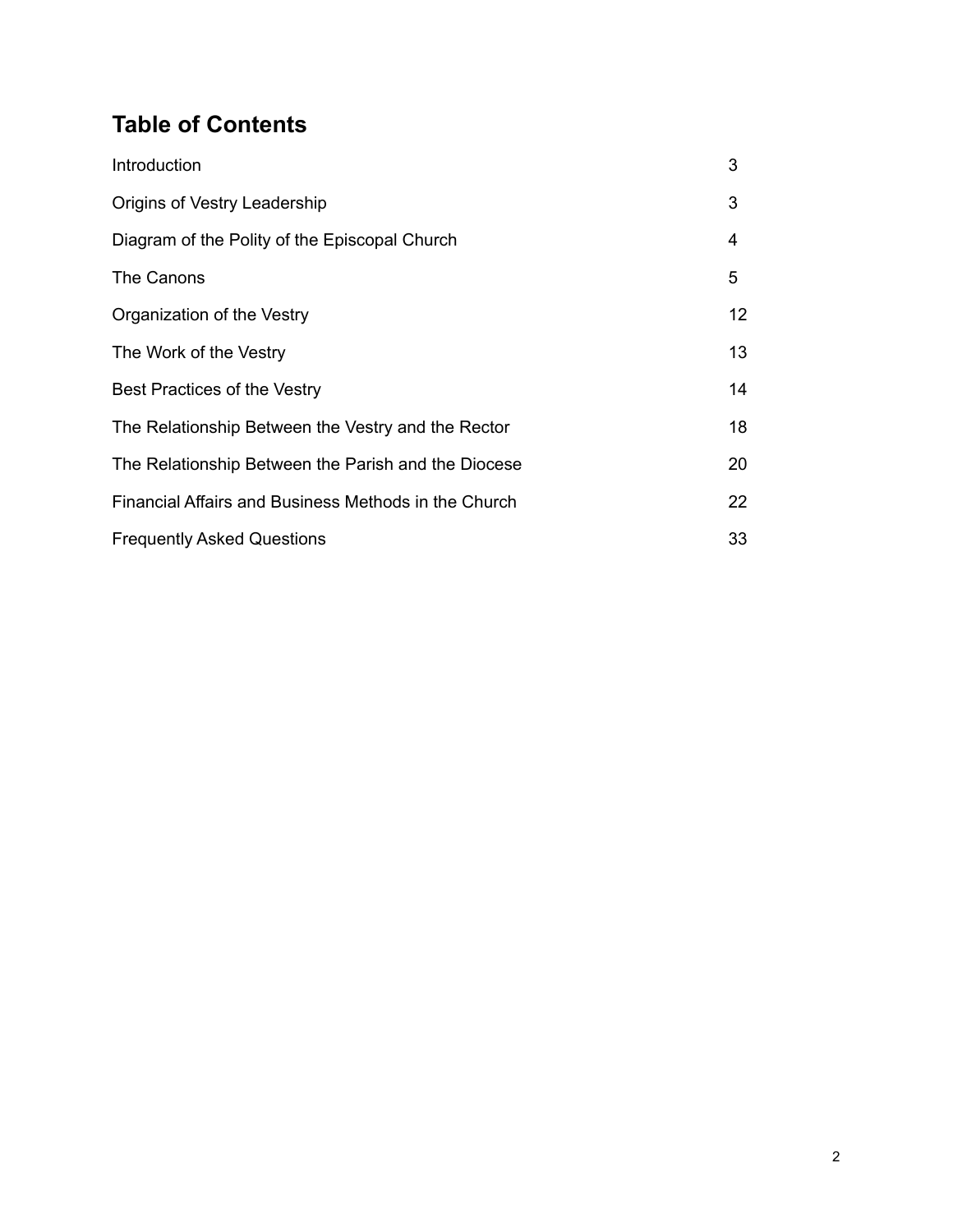# **Introduction**

Your election to the Vestry is both an honor and a great responsibility. As a Vestry member, you are a servant-trustee, a steward over the household of faith. Your willingness to offer your gifts and talents by serving on the Vestry is a great gift to the Church, and your time on the Vestry should be one of personal enrichment.

Vestry members are spiritual leaders who are committed to building up the Body of Christ so that it can be an effective instrument of mission and ministry in the world. Being on the Vestry takes a commitment of time, energy, and heart. Vestry persons are elected to represent the parish membership in temporal matters and to make wise and prayerful decisions concerning the life and ministry of the congregation. Because their duties overlap, it is critical that the Vestry work in cooperation with the Rector and the Bishop. In order for this partnership to function well and, indeed flourish, and for you to be an effective member of the Vestry, it is important to have a clear understanding of your roles and responsibilities.

This manual will acquaint you with your duties and the opportunities for growth as a Vestry member. You will learn how the Vestry fits into the bigger picture of church governance, what your job is and is not, and how you can work with parishioners, vestry colleagues and clergy to best serve your parish and our Lord.

# **Origins of Vestry Leadership**

More than any other church in the Anglican Communion, The Episcopal Church is deeply rooted in a representative form of government. This is because the birth of The Episcopal Church coincided with the birth of the nation. The constitution of this church was signed in 1789 in Philadelphia at Independence Hall — the same year, city, and building in which the Constitution of the United States was signed and ratified.

Lay participation in the governance of the church is a hallmark of our identity. Authority is conferred through representatives duly elected by the people. Likewise, The Episcopal Church is not a pure democracy; other than to elect Vestry representatives, decisions on most parish matters are not made by congregational meetings.

On the following page is a diagram showing how The Episcopal Church is governed. As you can see, the Vestry, along with the Rector, Priest-in-Charge, or Interim Rector, is charged with making the decisions affecting the life and ministry of the parish. Vestry members are elected at the Annual Parish Meeting; the Vestry elects parish representatives to the annual Diocesan Convention, made up of all canonically resident clergy and the elected lay representatives from each parish. In addition to the other work of the Diocese, Diocesan Convention elects deputies (four clerical and four lay) to the General Convention of the Episcopal Church, the governing body of the Church which meets every three years. Diocesan Convention also elects bishops when the need arises.

This chart demonstrates that authority, whether by the Bishop, the Rector, or the Vestry, is conferred by the representatives of the church assembled in council at the various decisionmaking levels.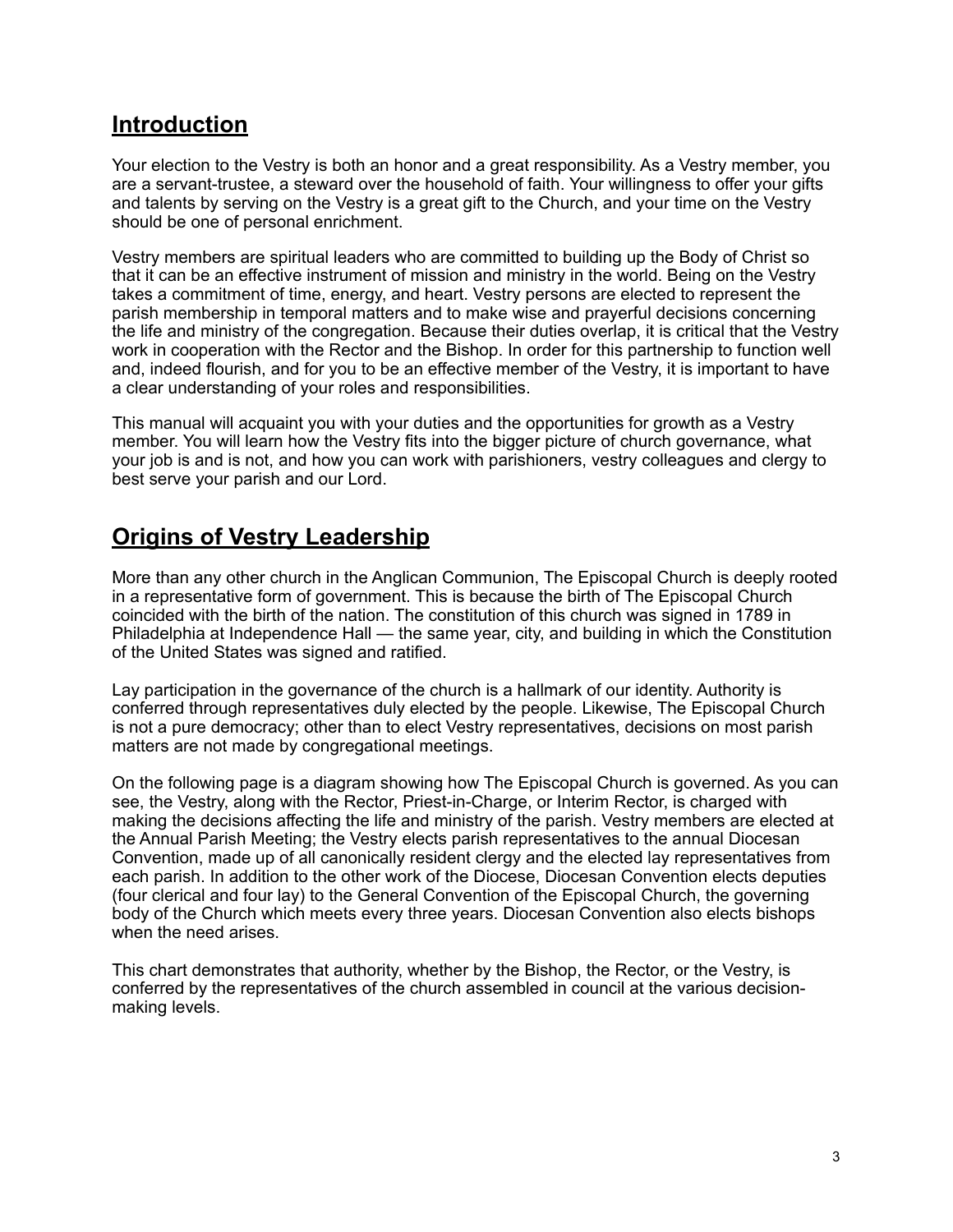*Note: In any place where "Rector" is referenced, please know that a Priest-in-Charge (PIC) or Interim Rector share the same privileges, authority and responsibilities as a "rector" with the exception of tenure.*

# **Diagram of the Polity of The Episcopal Church**



Between General Conventions, the work of The Episcopal Church is carried out by the Executive Council, which meets regularly. The Bishops meet regularly as well.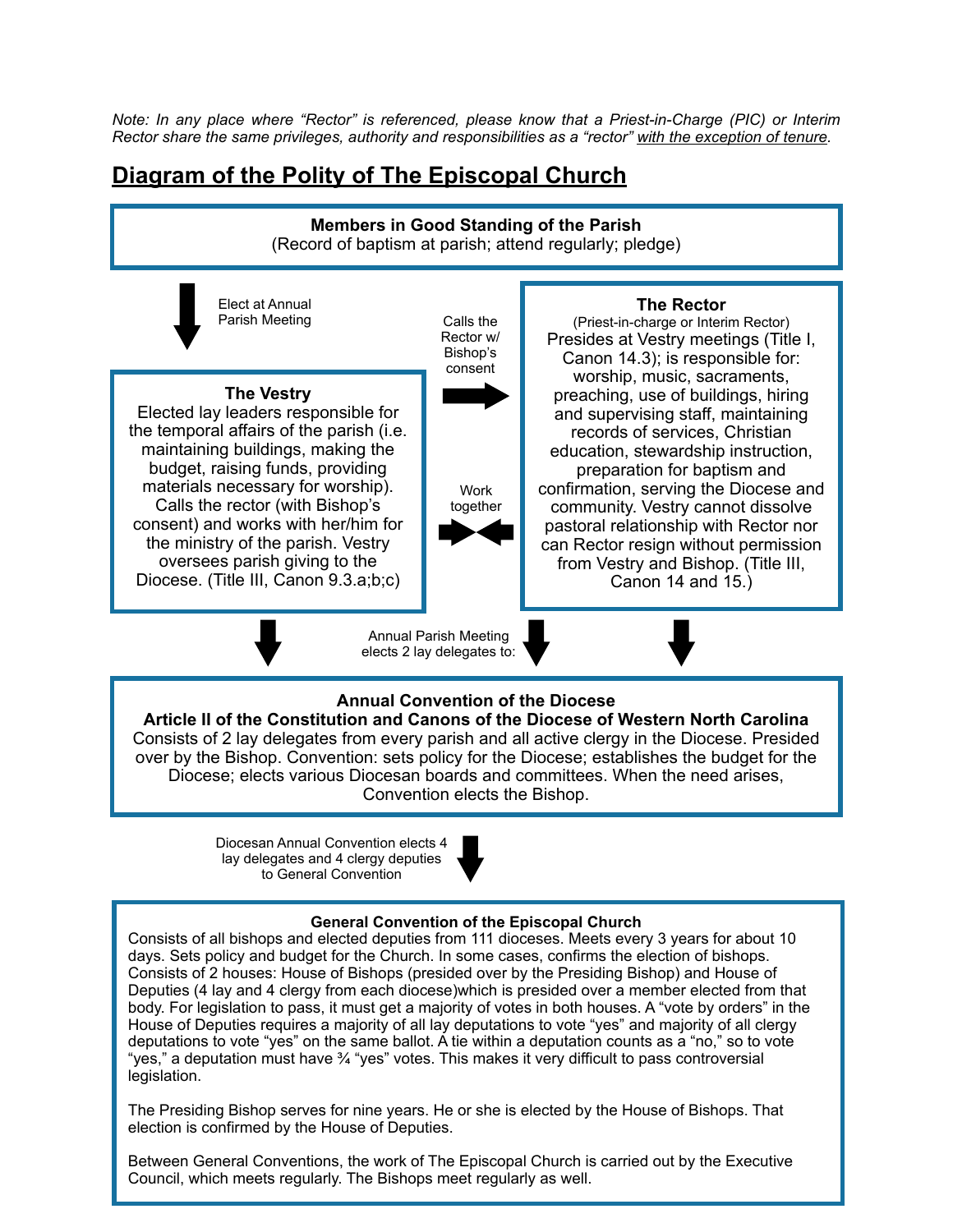# **THE CANONS**

The *Constitution and Canons of the Episcopal Church*, the *Constitution and Canons of the Diocese of Western North Carolina*, and bylaws of a parish, if any, are the founding documents that set out the structure and statutes of governance and the parameters of authority, while also providing an outline of the role and responsibilities for the members and leaders in the church.

Vestry members are invited to start with the canons of the church for the basics of their job and ministry. Everything thing else that follows in this handbook help elaborate the "job description" of the vestry and offer best practices in leadership.

# **RELEVANT CANONS OF THE GENERAL CONVENTION OF THE EPISCOPAL CHURCH**

# **Title I, Canon 14 - Of Parish Vestries**

Sec. 1. In every Parish of this Church the number, mode of selection, and term of office of Wardens and Members of the Vestry, with the qualifications of voters, shall be such as the State or Diocesan law may permit or require, and the Wardens and Members of the Vestry selected under such law shall hold office until their successors are selected and have qualified. Sec. 2. Except as provided by the law of the State or of the Diocese, the Vestry shall be agents and legal representatives of the Parish in all matters concerning its corporate property and the relations of the Parish to its Clergy.

Sec. 3. Unless it conflicts with the law as aforesaid, the Rector, or such other member of the Vestry designated by the Rector, shall preside in all the meetings of the Vestry.

# **Title I, Canon 17 - Of Regulations Respecting the Laity**

- Sec. 1 (a) All persons who have received the Sacrament of Holy Baptism with water in the Name of the Father, and of the Son, and of the Holy Spirit, whether in this Church or in another Christian Church, and whose Baptisms have been duly recorded in this Church, are members thereof.
	- (b) Members sixteen years of age and over are to be considered adult members.
	- (c) It is expected that all adult members of this Church, after appropriate instruction, will have made a mature public affirmation of their faith and commitment to the responsibilities of their Baptism and will have been confirmed or received by the laying on of hands by a Bishop of this Church or by a Bishop of a Church in communion with this Church. Those who have previously made a mature public commitment in another Church may be received by the laying on of hands by a Bishop of this Church, rather than confirmed.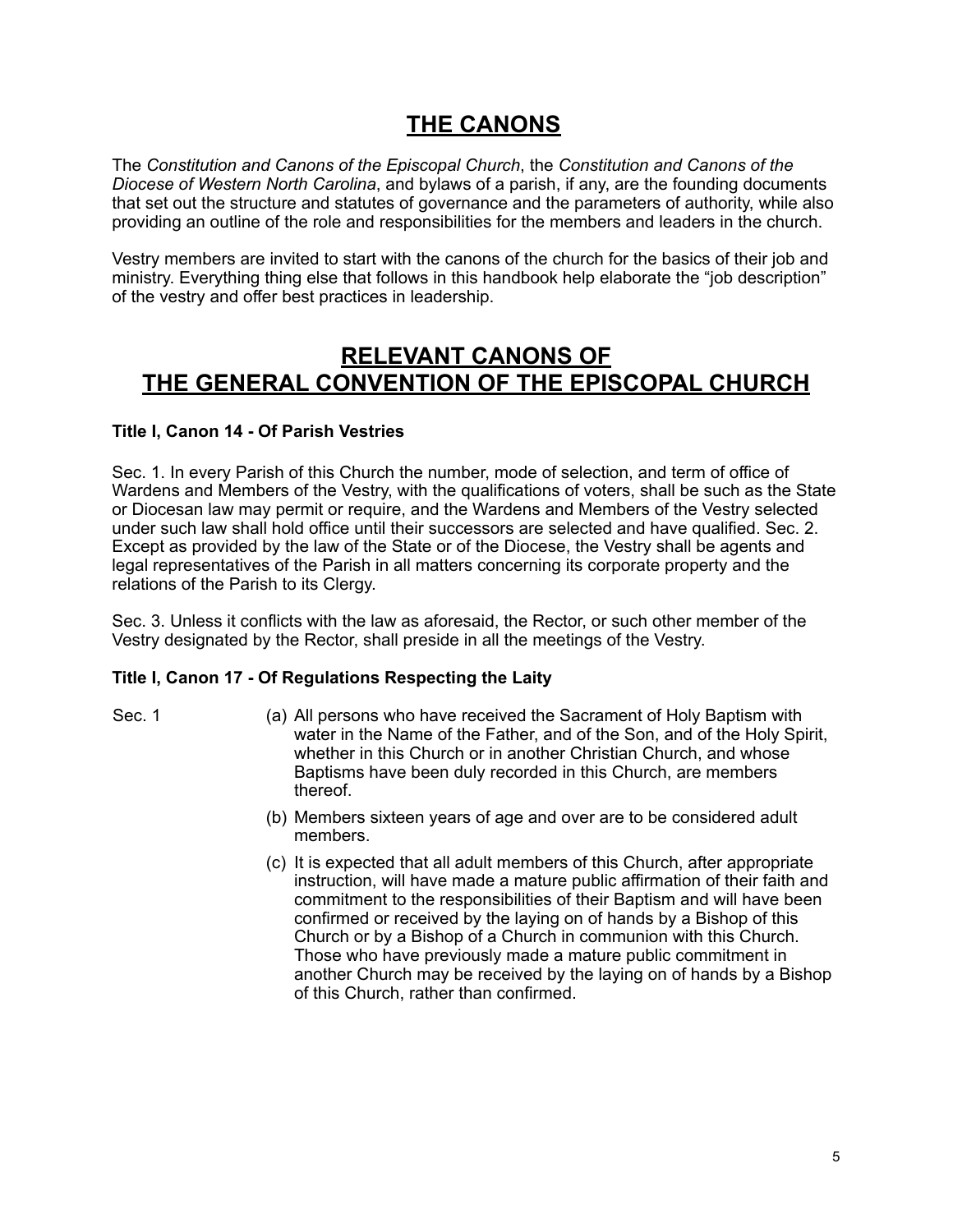| Sec. 2 | (a) All members of this Church who have received Holy Communion in this<br>Church at least three times during the preceding year are to be<br>considered communicants of this Church.                                                                                                         |  |  |  |
|--------|-----------------------------------------------------------------------------------------------------------------------------------------------------------------------------------------------------------------------------------------------------------------------------------------------|--|--|--|
|        | (b) For the purposes of statistical consistency throughout the Church,<br>communicants sixteen years of age and over are to be considered<br>adult communicants.                                                                                                                              |  |  |  |
| Sec. 3 | All communicants of this Church who for the previous year have been<br>faithful in corporate worship, unless for good cause prevented, and have<br>been faithful in working, praying, and giving for the spread of the Kingdom<br>of God, are to be considered communicants in good standing. |  |  |  |
| Sec. 5 | No one shall be denied rights, status or access to an equal place in the<br>life, worship, and governance of this Church because of race, color, ethnic<br>origin, national origin, marital status, sex, sexual orientation, disabilities or<br>age, except as otherwise specified by Canons. |  |  |  |
| Sec. 7 | No unbaptized person shall be eligible to receive Holy Communion in this<br>Church.                                                                                                                                                                                                           |  |  |  |
| Sec. 8 | Any person accepting any office in this Church shall well and faithfully<br>perform the duties of that office in accordance with the Constitution and<br>Canons of this Church and of the Diocese in which the office is being<br>exercised.                                                  |  |  |  |

# **Title I, Canon7.3 - Encumbrance of Property Requires Consent**

No Vestry, Trustee, or other Body, authorized by Civil or Canon law to hold, manage, or administer real property for any Parish, Mission, Congregation, or Institution, shall encumber or alienate the same or any part thereof without the written consent of the Bishop and Standing Committee of the Diocese of which the Parish, Mission, Congregation or Institution is a part, except under such regulations as may be prescribed by Canon of the Diocese.

# **Title I, Canon 7.4-5 Property Held in Trust**

Sec. 4: All real and personal property held by or for the benefit of any Parish, Mission or Congregation is held in trust for this Church and the Diocese thereof in which such Parish, Mission or Congregation is located. The existence of this trust, however, shall in no way limit the power and authority of the Parish Mission or Congregation otherwise existing over such property so long as the particular Parish, Mission or Congregation remains a part of, and subject to, this Church and its Constitution and Canons.

Sec. 5: The several Dioceses may, at their election, further confirm the trust declared under the foregoing Section 4 by appropriate action, but no such action shall be necessary for the existence and validity of the trust.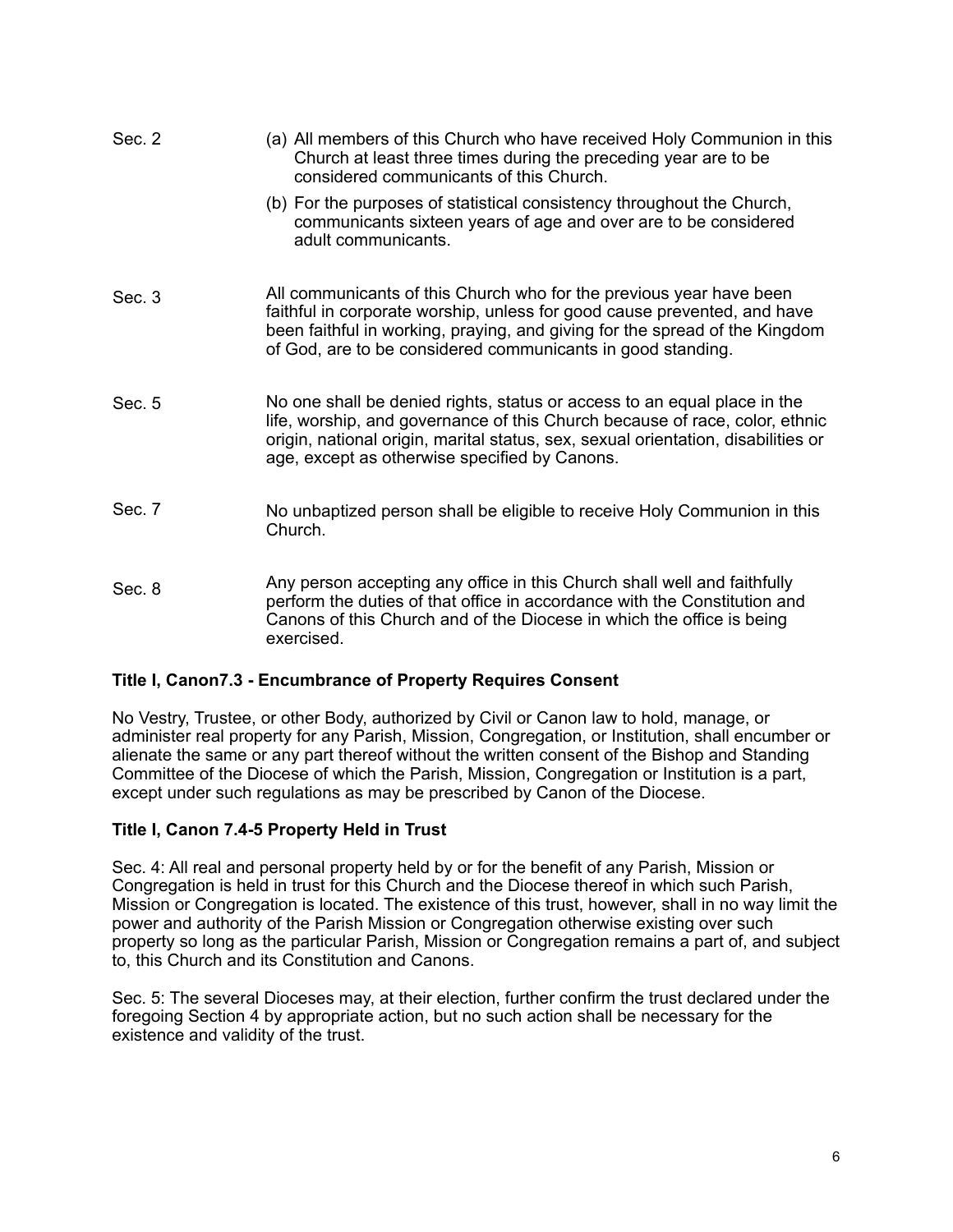# **Title III, Canon 9.3 The Appointment of Priests**

#### (a) Rectors

- 1. When a Parish is without a Rector, the Wardens or other officers shall promptly notify the Ecclesiastical Authority in writing. If the Parish shall for thirty days fail to provide services of public worship, the Ecclesiastical Authority shall make provision for such worship.
- 2. No Parish may elect a Rector until the names of the proposed nominees have been forwarded to the Ecclesiastical Authority and a time, not exceeding sixty days, given to the Ecclesiastical Authority to communicate with the Vestry, nor until any such communication has been considered by the Vestry at a meeting duly called and held for that purpose.
- 3. Written notice of the election of a Rector, signed by the Wardens, shall be forwarded to the Ecclesiastical Authority. If the Ecclesiastical Authority is satisfied that the person so elected is a duly qualified Priest and that such Priest has accepted the office to which elected, the notice shall be sent to the Secretary of the Convention, who shall record it. Race, color, ethnic origin, sex, national origin, marital status, sexual orientation, disabilities or age, except as otherwise specified by these Canons, shall not be a factor in the determination of the Ecclesiastical Authority as to whether such

# **Title III, Canon9.6 - Rectors and Priests-in-Charge and Their Duties**

- (a) 1. The Rector or Priest-in-Charge shall have full authority and responsibility for the conduct of the worship and the spiritual jurisdiction of the Parish, subject to the Rubrics of the Book of Common Prayer, the Constitution and Canons of this Church, and the pastoral direction of the Bishop.
	- 2. For the purposes of the office and for the full and free discharge of all functions and duties pertaining thereto, the Rector or Priest-in-Charge shall at all times be entitled to the use and control of the Church and Parish buildings together with all appurtenances and furniture, and to access to all records and registers maintained by or on behalf of the congregation.
- 1. It shall be the duty of the Rector or Priest-in-Charge to ensure all persons in their charge receive Instruction in the Holy Scriptures; in the subjects contained in An Outline of the Faith, commonly called the Catechism; in the doctrine, discipline, and worship of this Church; and in the exercise of their ministry as baptized persons. (b)
	- 2. It shall be the duty of Rectors or Priests-in-Charge to ensure that all persons in their charge are instructed concerning Christian stewardship, including:
		- (1) Reverence for the creation and the right use of God's gifts;
		- (2) Generous and consistent offering of time, talent, and treasure for the mission and ministry of the Church at home and abroad;
		- (3) The biblical standard of the tithe for financial stewardship; and the responsibility of all persons to make a will as prescribes in the Book of Common Prayer.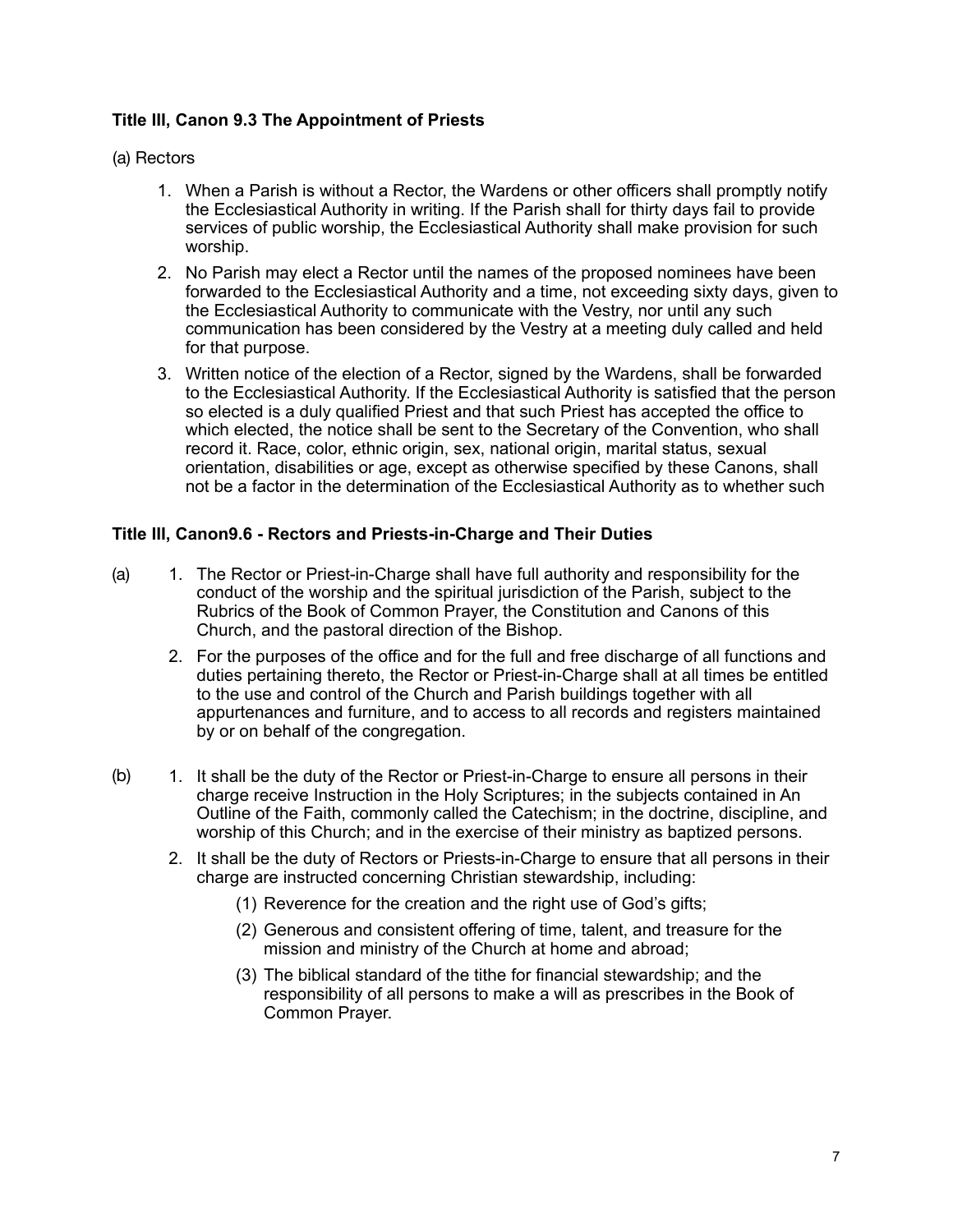- 3. It shall be the duty of Rectors or Priests-in-Charge to ensure that persons be prepared for Baptism. Before baptizing infants or children, Rectors or Priests-in-Charge shall ensure that sponsors be prepared by instructing both the parents and the Godparents concerning the significance of Holy Baptism, the responsibilities of parents and Godparents for the Christian training of the baptized child, and how these obligations may properly be discharged.
- 4. It shall be the duty of Rectors or Priests-in-Charge to encourage and ensure the preparation of persons for Confirmation, Reception, and the Reaffirmation of Baptismal Vows, and to be ready to present them to the Bishop with a list of their names.
- 5. On notice being received of the Bishop's intention to visit any congregation, the Rector or Priest-in-Charge shall announce the fact to the congregation. At every visitation it shall be the duty of the Rector or Priest-in-Charge and the Wardens, Vestry or other officers, to exhibit to the Bishop the Parish Register and to give information as to the state of the congregation, spiritual and temporal, in such categories as the Bishop shall have previously requested in writing.
- 6. The Alms and Contributions, not otherwise specifically designated, at the Administration of the Holy Communion on one Sunday in each calendar month, and other offerings for the poor, shall be deposited with the Rector or Priest in Charge or with such Church officer as the Rector or Priest-in-Charge shall appoint to be applied to such pious and charitable uses as the Rector or Priest-inCharge shall determine. When a Parish is without a Rector or Priest-in- Charge, the Vestry shall designate a member of the Parish to fulfill this function.
- 7. Whenever the House of Bishops shall publish a Pastoral Letter, it shall be the duty of the Rector or Priest-in-Charge to read it to the congregation on some occasion of public worship on a Lord's Day or to cause copies of the same to be distributed to the members of the congregation, not later than thirty days after receipt.
- 8. Whenever the House of Bishops shall adopt a Position Paper, and require communication of the content of the Paper to the membership of the Church, the Rector or Priest-in-Charge shall so communicate the Paper in the manner set forth in the preceding section of this Canon.
- 1. It shall be the duty of the Rector or Priest-in-Charge to record in the Parish Register all Baptisms, Confirmations (including the canonical equivalents in Canon I.17.1 (d)),Marriages and Burials. (c)
	- 2. The registry of each Baptism shall be signed by the officiating Member of the Clergy.
	- 3. The Rector or Priest-in-Charge shall record in the Parish Register all persons who have received Holy Baptism, all communicants, all persons who have received Confirmation (including the canonical equivalents in Canon I.17.1 (d), all persons who have died, and all persons who have been received or removed by letter of transfer. The Rector or Priest-in-Charge shall also designate in the Parish Register the names of (1) those persons whose domicile is unknown, (2) those persons whose domicile is known but are inactive, and (3) those families and persons who are active within the congregation. The Parish Register shall remain with the congregation at all times.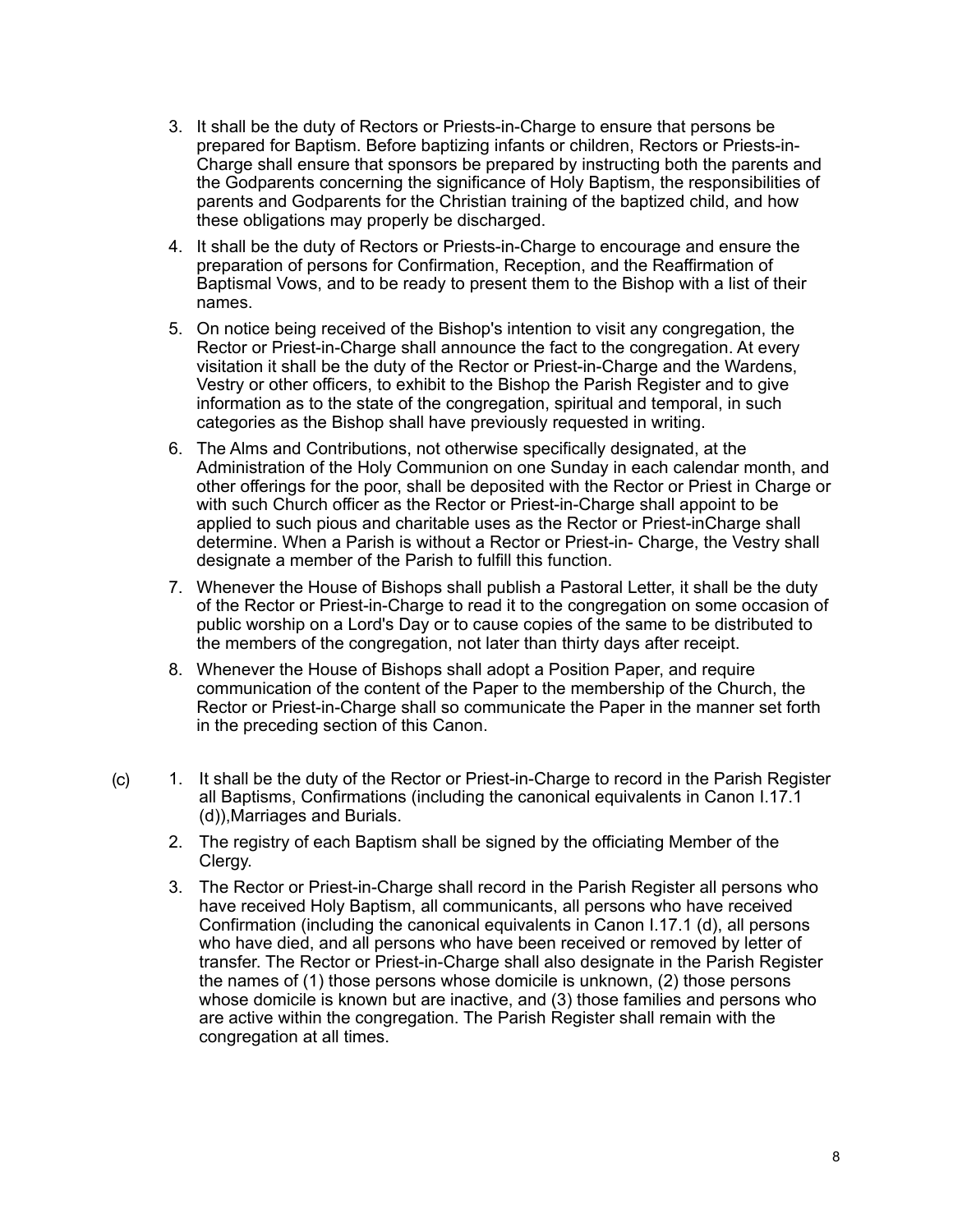# **Title III, Canon 9.15.a - Dissolution of the Pastoral Relation**

Except upon mandatory resignation by reason of age, a Rector may not resign as Rector of a parish without the consent of its Vestry, nor may any Rector canonically or lawfully elected and in charge of a Parish be removed therefrom by the Vestry against the Rector's will, except as hereinafter provided.

# **RELEVANT CANONS AND RESOLUTIONS OF THE DIOCESE OF WESTERN NORTH CAROLINA**

#### **CANON 8 The Diocesan Program and Bishop's Discretionary Fund**

SECTION 1. It shall be the duty of the Vestries of each Parish to provide for the collection and payment of such sums as they shall determine for the support of the Diocese. Unless a different schedule of payment is requested and authorized by the Treasurer, the same shall be transmitted in monthly installments to the Treasurer of the Diocese.

SECTION 2. The open offering taken at one visitation annually of the Bishop to each Parish shall be delivered forthwith by the local Treasurer to the Bishop for his or her discretionary use; the funds so created to be known as 'The Bishop's Discretionary Fund'.

# **CANON 10 The Vestry**

SECTION 1. In every Parish in the Diocese annually, at a time and place of which notice shall be given to the congregation and the Bishop at least 14 days prior thereto, and after prayer, there shall be held a Parish meeting of the qualified voters of the Parish for the election of a Vestry, which shall consist of not fewer than five nor more than fifteen members, who, upon taking office when their 10 term begins, shall continue in office until their successors are chosen and duly installed. Members of the Vestry should be elected for a term not to exceed three years according to a system of rotation to insure that not all Vestry members complete their service at the same time. Vestry members may not succeed themselves except when they are filling an unexpired term. A Vestry member may not stand for reelection until the member has been a past-Vestry member for at least one year. The Rector of the Parish, if present, shall preside at Parish Meetings. In the absence of the Rector, the order of priority for the presiding officer shall be ex officio:

- 1. The Senior Warden
- 2. The Junior Warden

Should none of the foregoing officers be present, the Parish Meeting may elect one of its members to preside.

SECTION 2. In the best interest of the Parish, the election of a Vestry may be postponed by concurrence of the Rector and at least one Warden (or, if both Wardens or the Rector is absent, by the concurrence of the presiding officer and at least one-sixth of the eligible voters present) upon a finding that either of the following conditions has been met: first, that less than ten percent of those eligible to vote are present at the meeting, or second, that fewer than ten eligible voters are present at the meeting. Upon such concurrence, the Rector or presiding officer shall declare the Parish Meeting postponed. The Parish Meeting shall then adjourn to a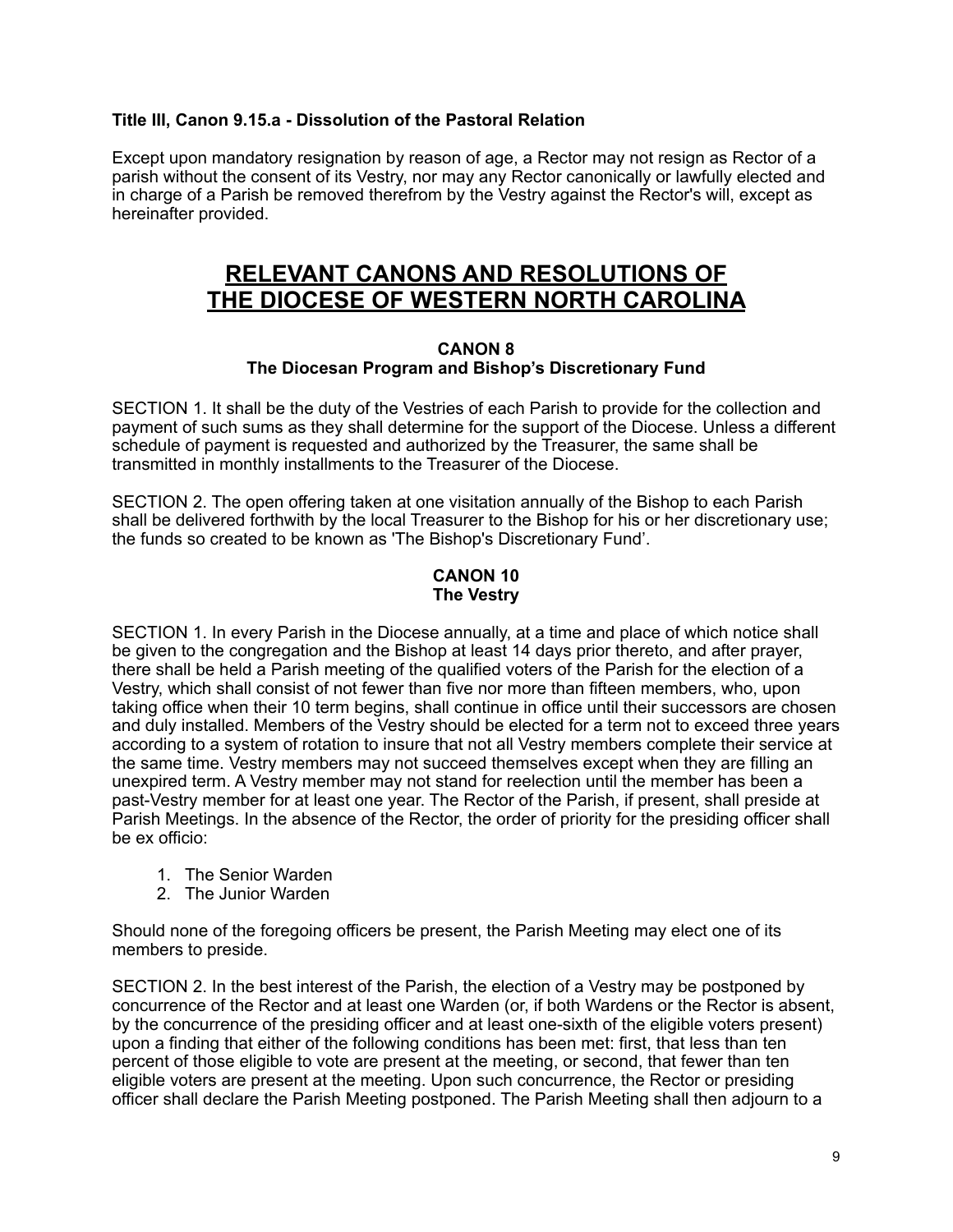designated day, hour, and place, not fewer than seven nor more than fourteen days later, and timely notice shall be given to the Parish of the date, hour, and place of such postponed meeting. The postponed meeting shall be treated in all respects as a regular ParishMeeting.

SECTION 3. The Vestry shall, upon nomination of the Rector, elect two of its members, one as Senior Warden, and the other as Junior Warden.

SECTION 4. The Vestry shall elect a Secretary, not necessarily a member of the Vestry, whose duty it shall be to take and record the minutes of their proceedings, attest the public acts of the Vestry, preserve all records and paper belonging to the Parish not otherwise provided for, perform such other duties as shall be legally assigned to the Secretary, and faithfully deliver to the duly elected successor all books and documents in the possession of the Secretary belonging to the Parish.

SECTION 5. A Treasurer, not necessarily a member of the Vestry, shall also be elected by the Vestry, to receive, disburse, and account for the funds of the Parish.

SECTION 6. In electing a Vestry, any duly baptized person of the age 16 years or over who has contributed to the support of the Church by subscription or otherwise for a period of at least six months prior to the election, shall be eligible to vote.

SECTION 7. To be eligible as a member of the Vestry, a person must be an adult confirmed communicant in good standing and an eligible voter as defined in Section 6 of this Canon.

SECTION 8. It shall be the duty of the Vestry to take charge of the property of the Church; to regulate all its temporal concerns; to elect, call and provide for the maintenance of a minister in accordance with the provisions of Canon 11; to provide for paying all lawful assessments on the Parish; to keep order in the Church during divine service; and in general to act as helpers to the Minister in whatever is appropriate to laypersons for the furtherance of the Gospel, it being 11 understood, always, that the spiritual concerns of the Church are under the exclusive direction of the Minister in subordination to the Ecclesiastical Authority and Constitution and Canons of the Diocese. The Vestry shall ascertain the amount to be paid for the support of the Diocesan Program and each year, not later than December 10, shall report the amount to the Department of Fiscal Ministries of the Executive Council of the Diocese.

SECTION 9. The Rector, or such other member of the Vestry designated by the Rector, shall preside at all the meetings of the Vestry.

SECTION 10. It shall be the duty of the Wardens, especially, to provide the elements for the Lord's Supper; to collect the alms at the administration of the same; to keep and disburse such alms at the administration of the same; to keep and disburse such alms in case the Church is destitute of a Minister; and while the Church is destitute of a Minister, to provide for the holding of public worship and instruction of the congregation by occasional clerical services, or by lay reading, as the circumstances may permit. Meetings of the Vestry may be called by the Rector, or, in the absence of the Rector, by the Senior Warden, at the request of a majority of the Vestry members.

SECTION 11. Vacancies occurring in a Vestry may be filled by the remaining members, provided they are a majority of the Vestry. If a majority of the members of a Vestry duly elected refuses to accept the act or shall become incapacitated for action by death or resignation or removal of residence or otherwise, the Bishop may call a special Parish Meeting, giving at least fourteen days' notice thereof, to elect a Vestry to serve until the next annual meeting of the Parish. If the Parish shall refuse or neglect to assemble and elect a Vestry as herein provided, the Bishop, with the advice and consent of the Standing Committee, may appoint three Trustees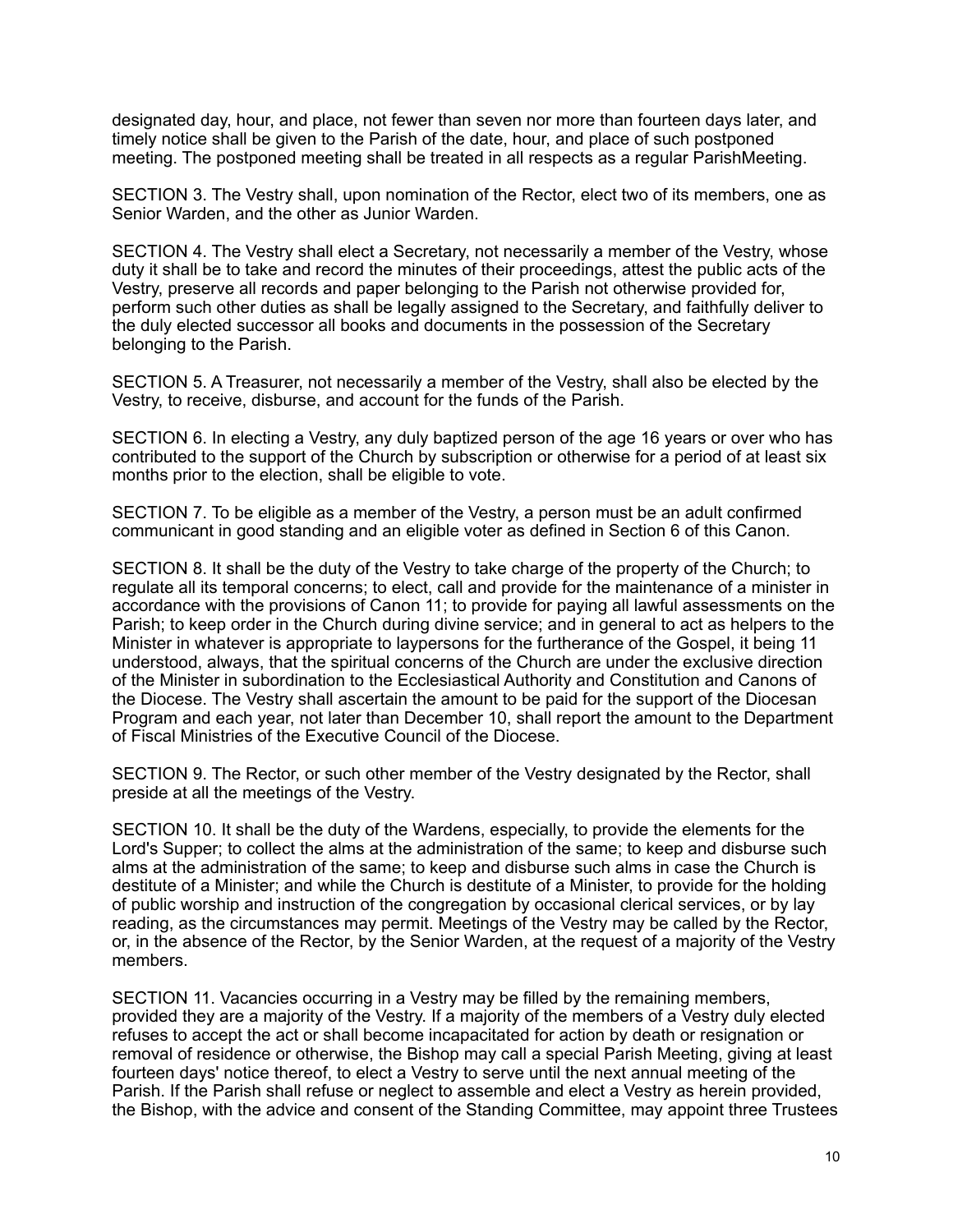to take charge of the property of the Parish and to exercise all the rights and functions of a Vestry until the Parish shall elect a Vestry under the provisions of this Canon.

SECTION 12. It shall be the duty of Parish Vestries to provide all lay employees who have worked at least one year and who are paid for a minimum of 1,000 hours per year retirement benefits through participation in the Episcopal Church Lay Employees Retirement Plan or an equivalent plan, the provisions of which are at least equal to those of the Lay Employees Retirement Plan.

#### **CANON 12 Parish Registers and Reports**

SECTION 1. The Rector or Priest in Charge of every Parish of this Diocese shall keep records of all families, baptisms, confirmations, marriages, and funerals within the Parish, specifying the name, time, place of birth; parents and sponsors of each person baptized; the time when persons became communicants in the Parish and whether by confirmation, transfer from some other Parish, or otherwise. This record shall be kept in a suitable book to be called the Parish Register, provided by and belonging to the Vestry of the Parish served, which book shall be a part of the records of the Parish.

SECTION 2. In every Parish the Rector and the Vestry and in every other congregation the Minister shall, not later than the first day of February of each year, present or send to the Bishop or to the Secretary of the Convention a report of the Minister's official acts and a statement of the condition of the Parish under the Minister's charge. Said report shall cover the preceding year and shall be made 12 according to such forms as shall be furnished by the Ecclesiastical Authority of the Diocese. The Wardens of each Parish shall make these reports where there is no Minister in charge.

SECTION 3. It shall be the duty of each Parish in union with the Convention to render, at such time and in such manner as may be required by the Convention, a true and faithful account of the real estate and other property owned by said Parish with its fairly estimated value, including a statement of any lien or encumbrance on the same, or any part thereof, and the amount of interest paid in consequence of such lien or encumbrance. Further, it shall be the duty of each Parish to declare the full amount of the current expenditures of the Parish, including salaries and other expenses.

SECTION 4. It shall be the duty of each Parish to comply with the business methods in church affairs prescribed by Title I, Canon 7 of the General Convention of the Episcopal Church. Each Parish shall maintain (1) adequate casualty insurance coverage to insure all buildings and personal property titled to the Parish or titled to the Diocese and used by the Parish, and (2) in respect to all activities of the Parish, adequate liability insurance coverage to insure against any liability of the Parish, its Cle rgy, Wardens, Vestry and all other agents or employees of the Parish and of the Diocese who may share such liability. Appropriate evidence of such insurance shall be supplied annually to the Diocese.

A complete copy of the canons are available online at **[www.diocesewnc.org](http://www.diocesewnc.org)**.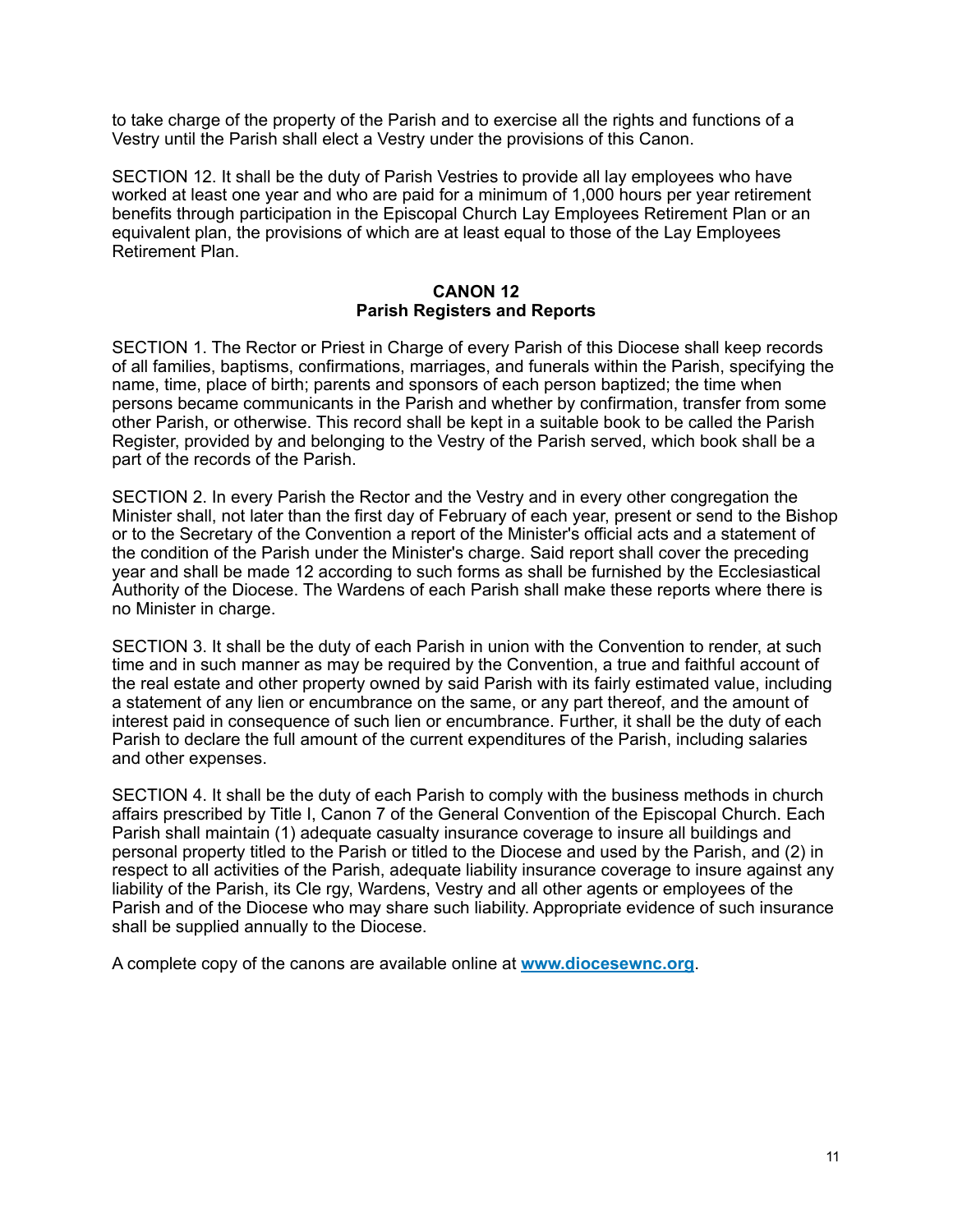# **Organization of the Vestry**

# *The Senior Warden*

The Senior Warden is elected by the Vestry from the Vestry upon the Rector's nomination. The Senior Warden is responsible for leading the Vestry meetings in the absence of the Rector (or interim Rector) and is the head lay member of the body. The Senior Warden serves as the legal representative of the parish and is in charge of all church activities in the absence of the Rector. The wardens meet regularly with the Rector.

#### *The Junior Warden*

The Junior Warden is elected by the Vestry upon the Rector's nomination. Although traditionally the Junior Warden has been responsible for parish property, this is not canonically required and might not make sense in your parish. The chair of the property committee may be the person in the parish who is most knowledgeable and skilled in the maintenance of buildings and grounds, whether a member of the Vestry or not. The wardens meet regularly with the Rector.

#### *The Clerk of the Vestry*

The Clerk of the Vestry is the secretary and is elected by the Vestry although she or he need not be a member of the Vestry. The role of this person is to record the minutes of Vestry proceedings, preserve all records and papers belonging to the parish, and to attest to the public acts of the Vestry.

# *The Treasurer*

The Treasurer is elected by the Vestry and need not be a member of the Vestry. Treasurers are church finance stewards who serve under the direction of the Vestry. The treasurer's responsibility is to receive, disburse and account for the funds of the parish. He/she should be willing to be trained in Church Finance as well as to keep that training updated. The Diocese of WNC offers training for parish treasurers, and the Diocesan Chief Financial Officer is available to answer questions. Treasurers should have a background check. 13

#### *Parish Incorporation and Bylaws:*

In the Diocese of WNC, many parishes are not separately incorporated. North Carolina law permits this. Some parishes, however, have decided to incorporate. If you have questions as to whether your parish should incorporate, speak to the Canon to the Ordinary. All parishes that are incorporated must have Bylaws. Bylaws are the "local" governing rules for the parish and often supplement Diocesan and National Canons. For unincorporated parishes, the bishop strongly urges the vestry to consider developing and adopting Bylaws as policies of the parish. Bylaws provide the protocols and rules for managing important areas of parish life. Parish bylaws must always be consistent with the Constitution and Canons of The Episcopal Church and the Constitution and Canons of the Diocese of Western North Carolina. The Canon to the Ordinary has an annotated template for parish Bylaws.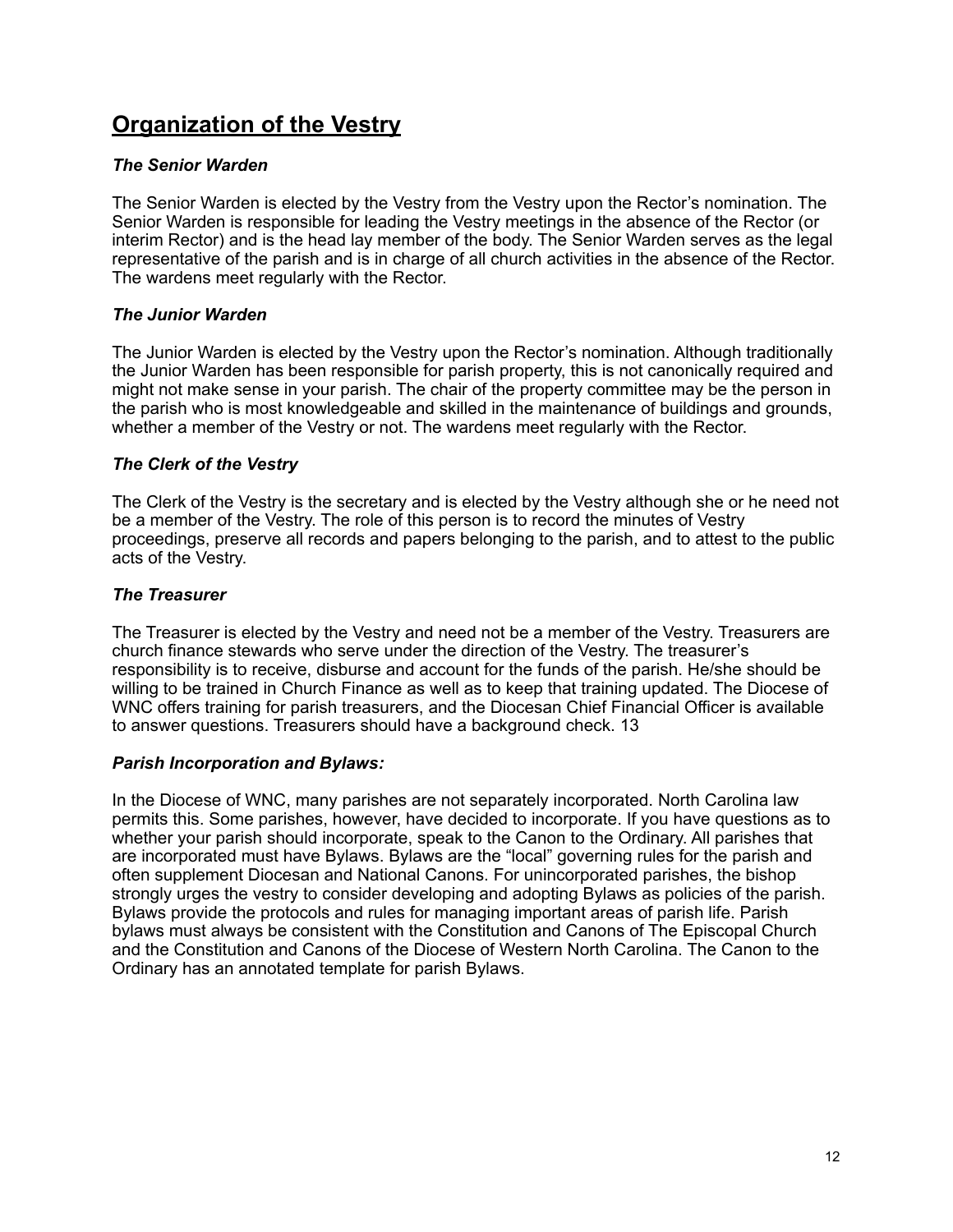# **The Work of the Vestry**

# **Qualifications for Service**

- Love God and demonstrate a commitment to following the way of Jesus Christ.
- Be a confirmed Episcopalian in good standing (**TEC Canon 1.17.3 and WNC Canon 10.6-10.7**)
- Give joyfully to the work of Christ in your parish. Eligible candidates need to be "faithful in giving for the spread of the Kingdom of God" for at least six months prior to your election. (**WNC Canon 10.6; National Canon 1.17.3**) Under normal circumstances, this means that you must make a pledge to your parish.
- Care deeply for the ministry of your parish in the service of Christ.
- Care deeply for your brothers and sisters in the parish.
- Have or be willing to develop an active prayer life.
- Be active and knowledgeable about the congregation, its programs, and governance.
- Be known as someone who is fair, interacts well with people, and is respected in the congregation.
- Demonstrate proactive and healthy communication skills while refraining from gossip.

# **Time Commitment – Regular Attendance and Participation in:**

- Vestry meetings Weekly worship services (rotating if there is more than one)
- Important congregational events (to stay informed and connected)
- Annual Parish Meeting
- Meetings with committees as necessary
- Diocesan meetings as necessary

#### **Role, Responsibilities and Expectations:**

- Pray for the parish, clergy, and your fellow Vestry members daily
- Work with the Rector, Interim Rector or Priest-in-Charge (PIC) for the benefit of the parish and the work of building up the Body of Christ
- Know both the national and diocesan Constitution and Canons Be legal representatives of the parish
- Buy, sell, encumber or alter any church property with the consent of the Diocese
- Steward and maintain all church buildings and property
- Set the budget and determine financial priorities for the congregation
- Raise the funds necessary to operate the parish and to disburse funds for outreach
- Monitor financial data to ensure the parish is staying on budget and living within its means
- Exercise good stewardship of the parish's assets by ensuring that adequate financial controls are in place and that the parish is operating pursuant to the Manual of Business Methods in Church Affairs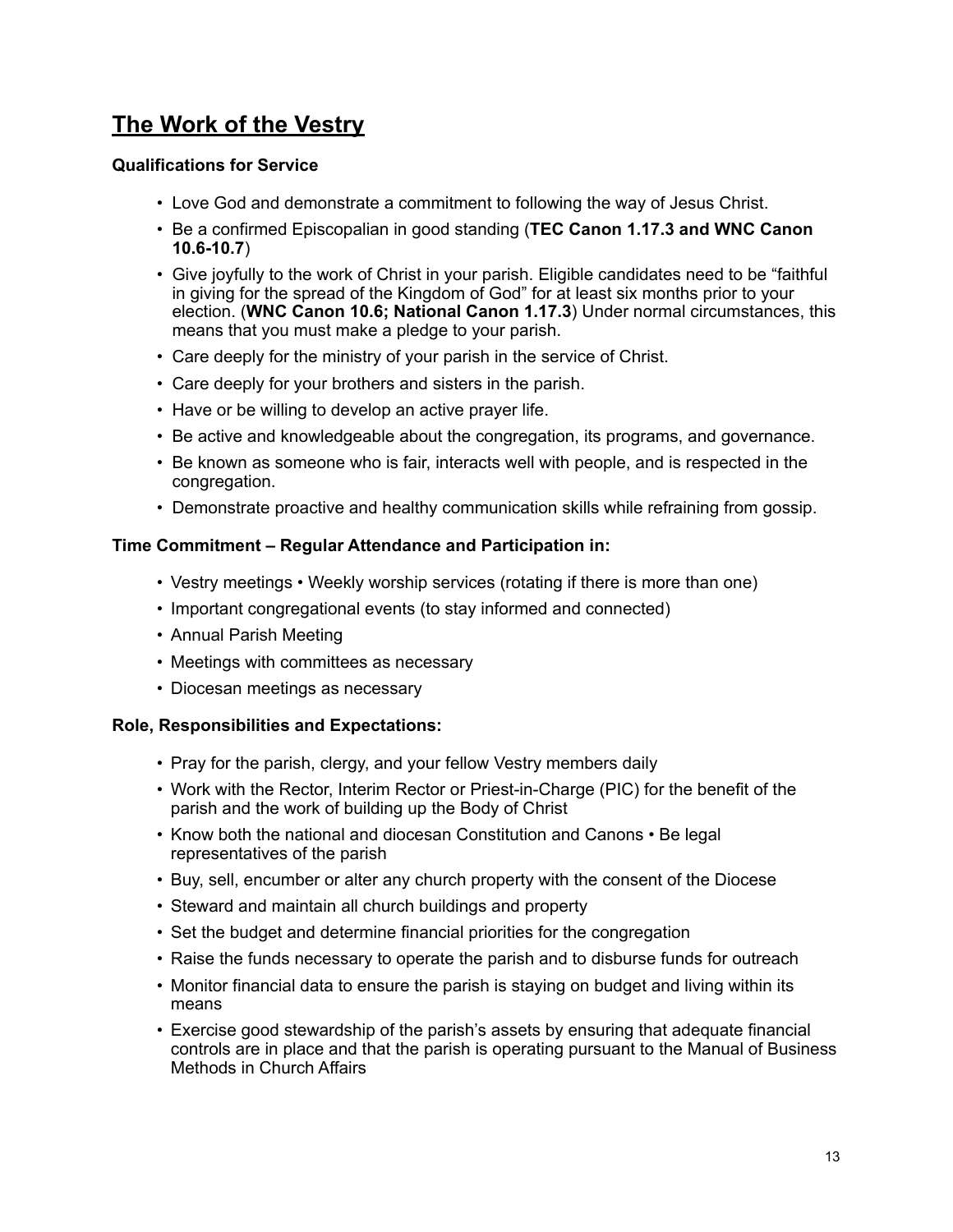- With the Rector, negotiate salaries of lay church employees in accordance with Diocesan guidelines
- Negotiate the salaries of clergy in accordance with Diocesan guidelines and the Bishop's Office
- Set policy and procedures consistent with all canons for parish life and programs
- Have responsibility for calling a Rector, PIC or Interim Rector with the consent of the Bishop
- Have responsibility for arranging for supply clergy in the absence of a Rector, PIC or Interim Rector
- Provide for the holding of public worship in the absence of a Rector, PIC or Interim Rector
- Work with the Rector to determine fees the parish will charge for use of facilities, scheduling, etc.
- Take Dismantling Racism Training: Training on dismantling the institution and individual behavior of racism is required of all clergy, Vestry members and all lay employees every 5 years.
- Take Training for Preventing Sexual Misconduct and Abuse: Sexual misconduct and/or abuse will not be tolerated in this Diocese. All clergy, Vestry members and lay employees are required to take this training. It is strongly encouraged that all volunteers in the church take this training and it is required that anyone dealing with children, youth or young adults have this training.
- Demonstrate a positive attitude
- Model excitement about the parish and its mission
- Model direct and Christ-like communication
- Practice confidentiality
- Be willing and able to speak up at Vestry meetings.
- Be willing and able to listen at Vestry meetings.
- Risk and to have a vision, goals and objectives of the ministry of the church that goes beyond the immediate interests and survival needs of the congregation. Vestry work involves not only maintenance but also mission. Vibrant parishes connect all of the ministry activities of the parish to their broader mission.
- Vestry members who are unwilling to support the mission of their parish and the Church should sincerely consider resigning their positions. We cannot ask others to do what we are unwilling to do.
- Vestry members should never use money as leverage. It is never appropriate for a Vestry member to cut his or her giving as a protest against the Rector or the Church.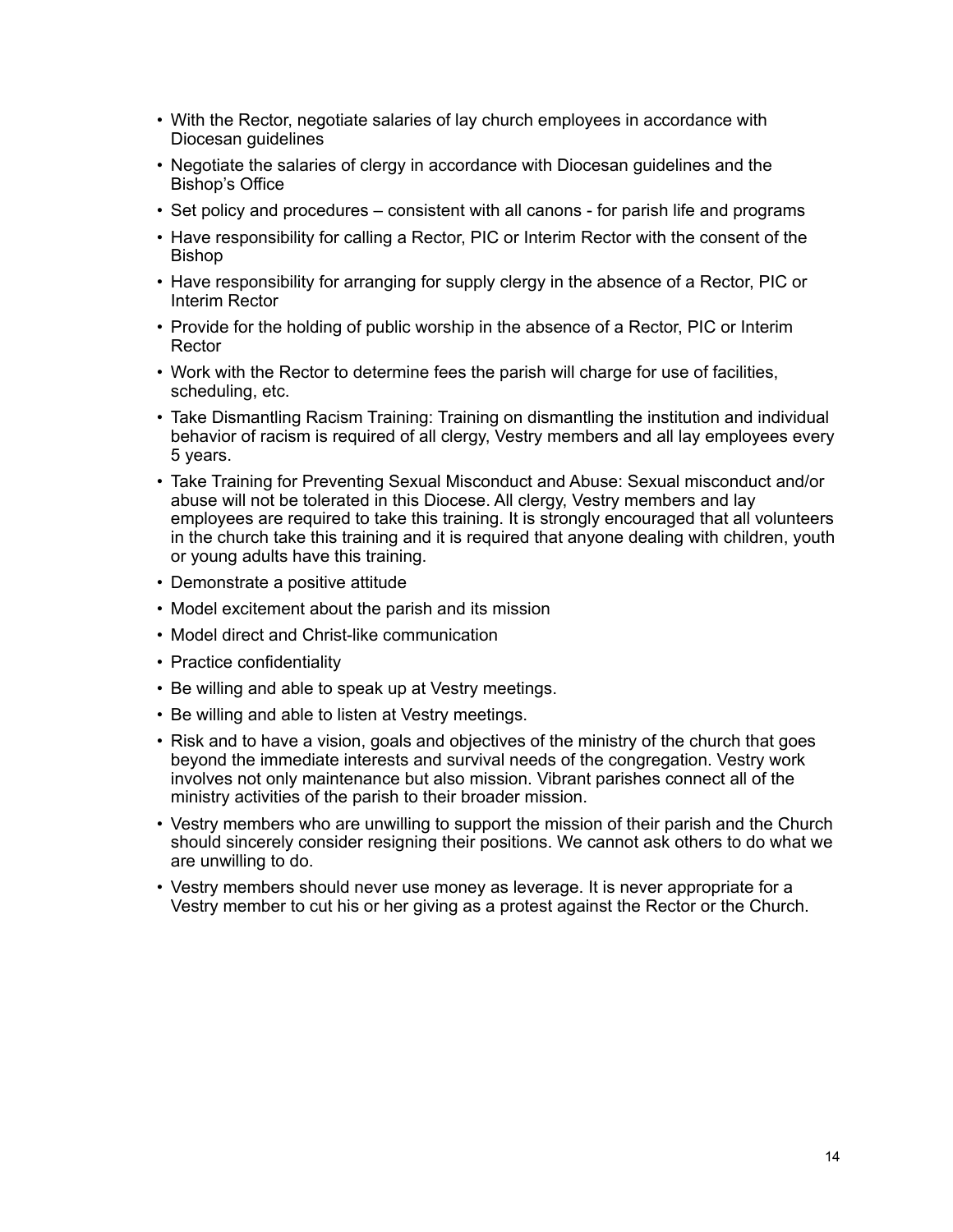# **Best Practices of the Vestry**

# *A Theology of Community*

In the Episcopal Church, we place great value on the wisdom of group discernment and decision making. There are very few decisions that any individual is solely authorized to make at parish, diocesan or national levels, any of which are outlined in the Constitution and Canons of The Episcopal Church.

The shape of authority and decision making is derived from our understanding of the nature of God as well as the patterns of healthy community emphasized in the Bible. The Hebrew Scriptures (Old Testament) is the story of God's relationship with a group of people, not a single person. The Christian Scriptures (New Testament) demonstrate that the Word of God itself must be understood in community (2 Peter 1:20-21). The Acts of the Apostles reveal that from the beginning, the Church listened to the Holy Spirit and made important decisions in community.

This general theology of community is the foundation for healthy leadership and shapes the following best practices for your vestry.

# *Prayer*

Prayer and the study of Scripture should always be a central part of the life of the Vestry. Setting aside ample time at the beginning of each meeting will help center and guide the work and ministry of the Vestry. In addition, a strong private life of prayer is essential to fulfilling our baptismal Covenant and to remaining in a bonded relationship with Christ.

# *Vestry Covenant*

Vestries are strongly encouraged to develop and then regularly review a Vestry Covenant. This covenant outlines agreed upon expectations and norms for the work and behavior of vestry members. Covenants help build trust and mutual respect as well as strengthening the vestry's ability to make wise decisions. Contact the Canon to the Ordinary for covenant templates.

# *Meetings*

It is customary for the Vestry to meet once a month. The Rector (Interim Rector or Priest in Charge) has the prerogative to preside at all Vestry meetings. The meetings are open to the congregation and votes are recorded in the minutes, which are also available to the congregation. Executive Session may be called so that the elected vestry members may discuss sensitive topics in private, but the results of the discussion will always be transparent to the congregation. Executive session is usually only appropriate when discussing personnel matters, legal matters, or issues related to the sale of property.

Special meetings may be called by the Rector (Interim Rector or Priest in Charge) or, in the absence of ordained leadership, the Senior Warden. It must be done with knowledge of and consent of the Rector in writing and the purpose of the meeting must be made clear in the notice. No Vestry meeting may be held in the absence of the Rector (Interim Rector or Priest in Charge).

When the Rector's annual salary, compensation and mutual ministry review is to take place, the Vestry may wish to ask the Rector to leave the room and the meeting will be presided over by the Senior Warden.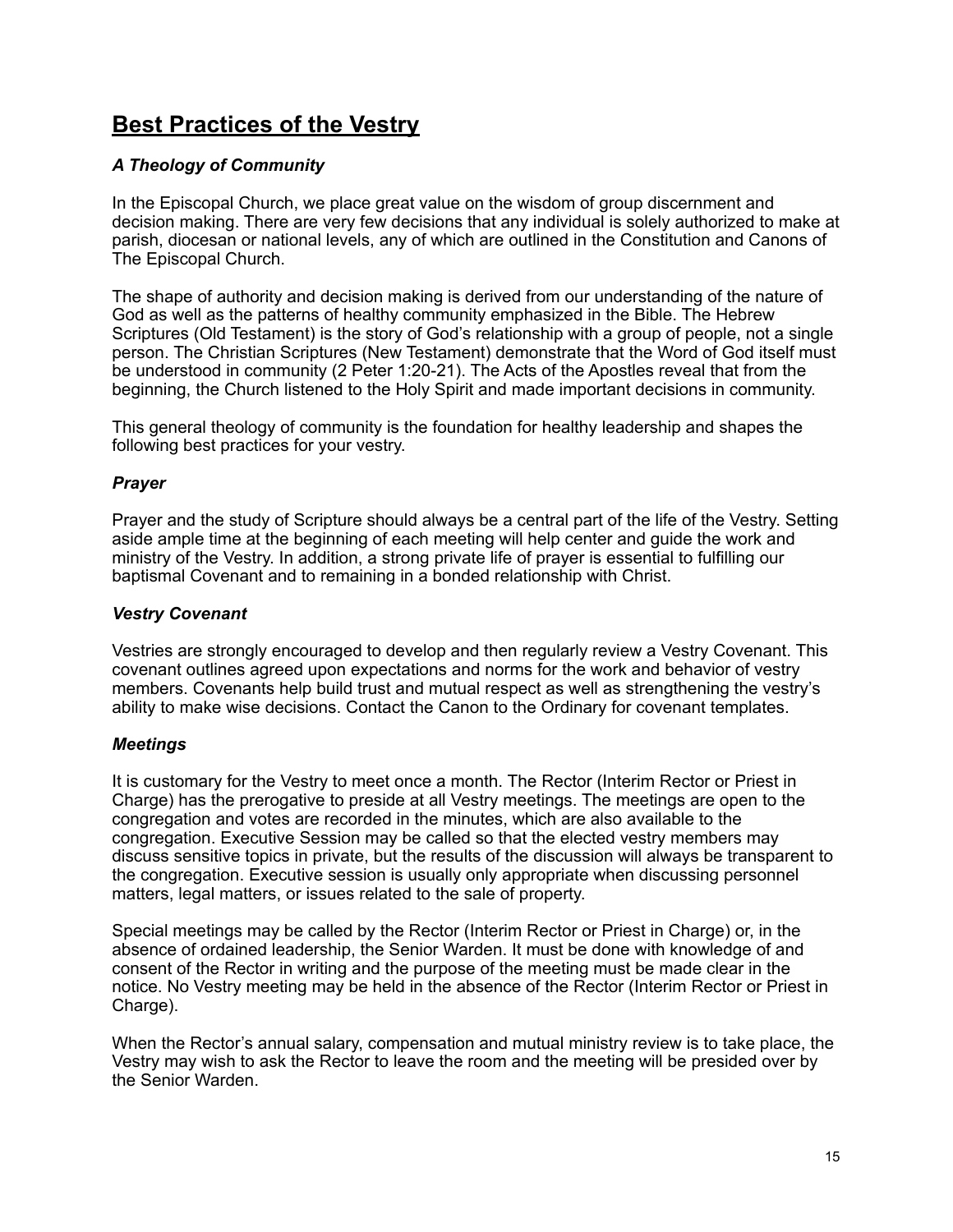Often the Clerk, or secretary, thinks that it is important to transcribe virtually every comment at the meeting. It is not. Efforts to produce "verbatim" minutes will both exhaust the person taking notes and make the important information hard to find. The Clerk should feel free to gently interrupt the proceedings in order to ask about these elements. Doing so will often help keep the meeting on track!

Minutes need contain only the following elements:

- 1. What was decided?
- 2. What it the next step?
- 3. Who will do it?
- 4. When will they report back?
- 5. How will we know when the task is complete?

Minutes and the budget are public documents and should be posted in the parish hall or other accessible place.

#### *Deliberations*

Vestry deliberations should take place in the meeting, not beforehand on the telephone, at the coffee hour, or in the parking lot. When deliberations happen in these informal venues, not everyone on the Vestry is privy to them, members do not get to hear the discussions or know who the speaker is. In addition, conversations are often remembered inaccurately.

This does not mean that Vestry members cannot discuss church affairs outside the meeting, but they are cautioned to do so carefully. With other Vestry members, they should only try to clarify their thoughts so they will be clear in the meeting. (They should not try to persuade.)

With parishioners who are not members of the Vestry, Vestry members should, as will be presented below, listen more than they talk, provide factual information where appropriate (like, "That is on the agenda," or "We are over budget for that line item,"), and assure parishioners that matters are being appropriately handled at meetings (which are open to the parishioners).

Subcommittees of the Vestry, of course, are doing the work of the Vestry, which often includes making a recommendation to the Vestry. Subcommittee meetings are an appropriate place for subcommittee members to consider the topic at hand.

# *Consensus decision-making*

Important decisions such as the calling of a new Rector or establishing a new direction for the parish should be made by consensus. A consensus decision should not be reached until the Vestry has had adequate opportunity to talk together and listen to what everyone has to say long enough for clearness to emerge. If there is no consensus, then the decision should not be acted upon.

If you agree to a consensus decision, you must be willing to abide by the following three statements:

- 1. I can support the decision, even if it is not my first choice.
- 2. I would be willing to help implement the decision if asked.
- 3. I will never speak against the decision to anyone.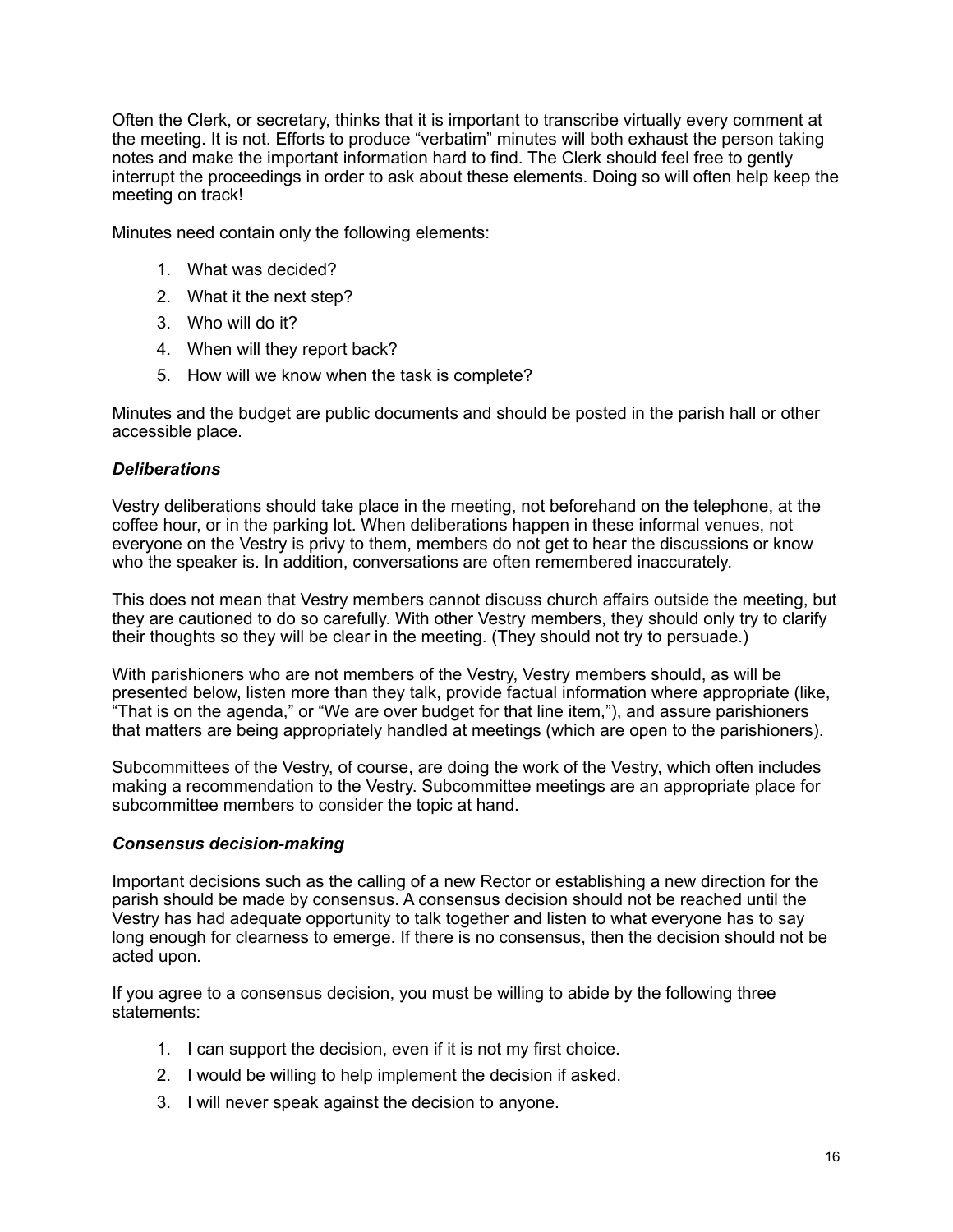These three elements prevent someone who agrees to the decision from later undermining it. They point to the crucial importance of proceeding carefully and, especially, of not appearing to "go along" with a consensus decision when you have reservations. An ancient maxim of ethics is, "Silence, when there is a duty to speak, implies consent." Remember, you were elected to represent the parish, and you have a duty to speak up if you have concerns. If you do not, then you have lost your right to raise those concerns.

# *Majority vote decision-making*

Majority decisions are those made with one more than half of the group present voting together. This form of decision-making may work if the decisions are routine or commonplace.

#### *Don't poll the parish.*

Governance in the Episcopal Church is a version of a "representative democracy." You were elected to represent the parish in making decisions essential to the church. Members of the Vestry (and the Vestry collectively) often have information and insights that many in the parish do not have.

Only in rare circumstances is it advisable to involve the whole parish in discernment on certain important matters (For example: gathering information for a parish profile; surveying the parish on major building renovations). However, keep in mind that if you poll the parish, (a) you get input from parishioners who might not have the background to make an informed decision and have not had the benefit of deliberations, and (b) once the vestry makes a decision, those polled are often left with residual anxiety because they did not participate in determining the final outcome.

#### *Don't Lead by Division*

This is a tactic whereby a vestry member goes around behind the Vestry recruiting parishioners to support the member's position by putting pressure on the Vestry. This has many of the same disadvantages of polling. Parishioners often do not have the information they need to make an informed decision; they might be a "single issue" advocate without having the Vestry's responsibility for the operation of the entire church and the balancing of concerns; they are often not given a balanced view of the issue; and this tactic spreads anxiety through the parish. This tactic is also universally resented by those targeted by it. It also runs a serious risk of fracturing relationships and dividing the parish into opposing "camps."

Parishioners are welcome to express their concerns to Vestry members. They are also welcome to attend Vestry meetings and, if given voice by the Vestry, to express their concerns there. Those scenarios are vastly different from a Vestry member cultivating organized opposition to a viewpoint that member opposes.

#### *Behavior norms*

As mentioned earlier, Vestries are encouraged to discuss and establish behavior norms in a Vestry Covenant for the wellbeing of the group. In our baptismal covenant, we are commended to respect the dignity of every human being — including our fellow Vestry members and the clergy. We are to speak in truth and love and build up the Body of Christ. Vestry members occasionally may have conflicting views on issues. It is critical that such disagreements not become personal. There is a huge difference between saying, "I find something wrong with your position," and "I find something wrong with you." Stick to the issues and avoid saying anything demeaning, insulting, or humiliating to another Vestry member.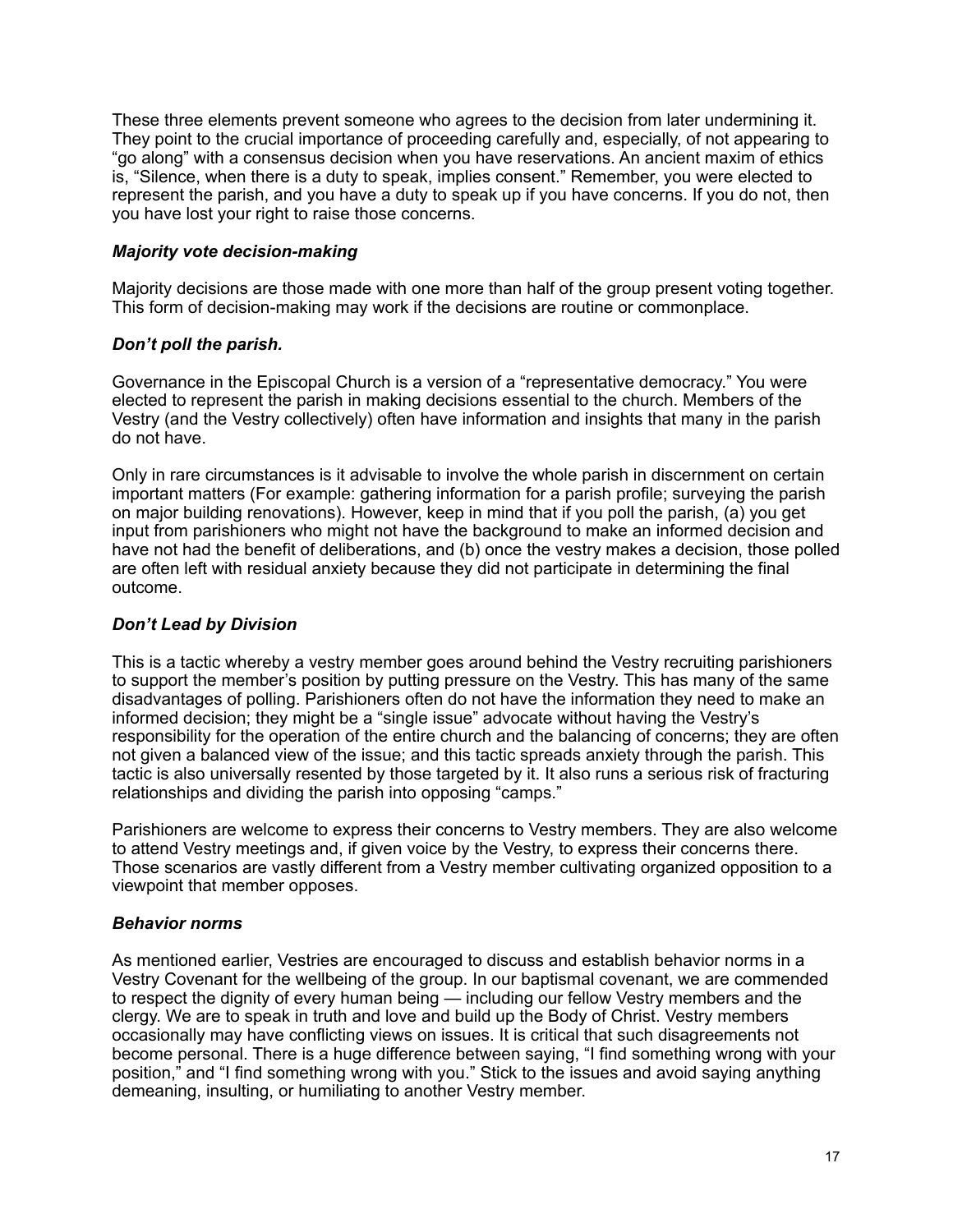Vestry members are obligated to speak their concerns, questions and ideas at the Vestry meeting — not after the meeting. This is especially hard for some people; therefore, it may be helpful to have outside assistance to teach how to communicate in meetings in a precise, nonjudgmental manner.

It is also a norm that a Vestry person who has an issue with or conflict with another Vestry person or the clergy will directly address the issue with that person rather than go behind the person to others to get resolution. Such "triangulating" is very easy, but can be very destructive. The harder path of dealing directly with someone is unquestionably more difficult but is also very important. There are skills trainers in our Diocese who can help vestries create effective, supportive behaviors that celebrate the common goals and values and help minimize destructive behaviors. Once a decision is made, it is made.

# *Vestry Retreat*

Ideally the Vestry should hold an annual planning meeting or retreat to discuss the goals and expectations of the congregation and the Vestry. This is a time to focus on the mission and ministry unique to your parish and how the congregation's resources are being used and can be better used to further the work of Christ in your location. Often an outside facilitator is useful in guiding the conversation and work of the retreat.

# **The Relationship Between the Vestry and the Rector**

# *Collaboration between Vestry and Rector*

The relationship between the Vestry and the Rector is essential. The fundamental characteristic of a healthy relationship is trust. Trust must be developed and nurtured over time. When trust is present, anything is possible and God's kingdom is within reach. Without it, much less is possible because time is consumed on the conflict in the relationship rather than the mission and ministry of the Church. Therefore, it is essential the Vestry and the Rector work together as a team. Both the Rector and the Vestry should be concerned about the spiritual life of the congregation and both should be concerned about the more mundane matters such as money and the leaky roof. The best working model for Vestry and Rector is one of mutuality and collaboration, strengthened by regular communication and informed by clarity of role and responsibility.

# *The Rector's Tenure*

A Rector is called to a parish for life. The pastoral relationship may not be dissolved without the mutual consent of the Vestry, the Rector and the Bishop (**Title III, Canon 9, Section14 and Section 15**). If consent is not mutual, the Bishop will act as arbiter to resolve the impasse. It is to the benefit of all to make the match an enduring one. The Bishop must give his/her consent for the resignation of the Rector when the Rector is called to a new parish.

# *The Rector's responsibilities*

The Rector is responsible for the worship, music, education and spiritual welfare of the congregations. These duties are described in **Title III, Canon 9, Section 6**. Of particular note is that the Rector is responsible for the use of all Parish buildings (but should coordinate scheduling and fees charged with the Vestry.) The rector works with a church musician, but is solely responsible for music and worship.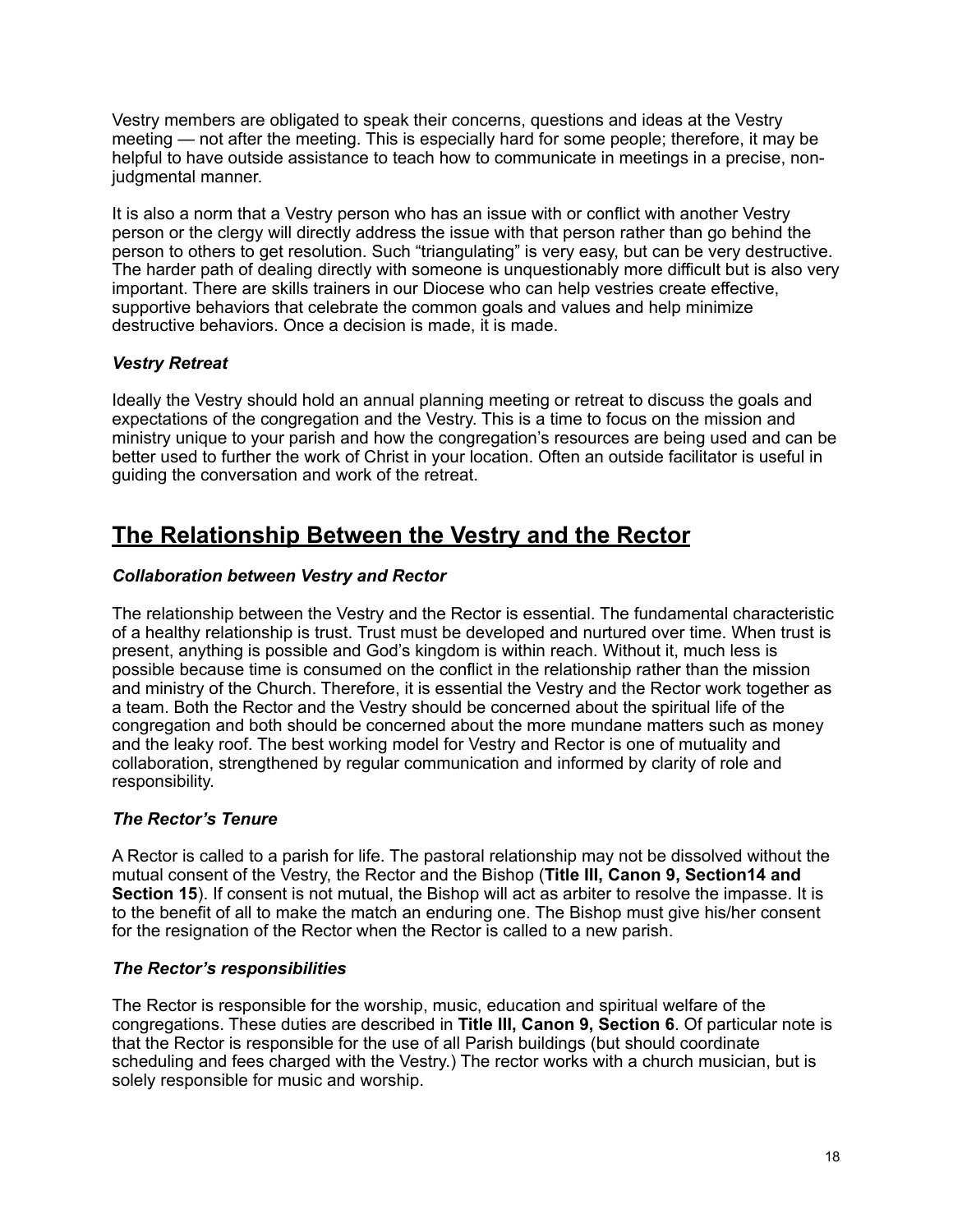# *Hiring and Supervising Assistants/Associates*

The Rector may want to hire lay or ordained assistants to help in specific areas of ministry such as youth, outreach, education or pastoral visitations. The hiring decision belongs to the Rector alone, however the Rector must obtain the Bishop's consent to the hire of any assisting clergy (**Title III, Canon 9, Section 3c**). The Vestry or another committee, upon the Rector's invitation, may act as a screening committee to help the Rector make the best choice possible. The Canon to the Ordinary can also help in these searches. The Bishop must approve any candidate for clergy positions.

# *Hiring and Supervising Lay Staff*

All paid staff are accountable to and hired by the Rector. All volunteer staff who perform specific functions with job descriptions and clear areas of responsibility are also accountable to the Rector. It is important that the lines of authority, communication and responsibility are clearly articulated and reviewed periodically.

# *Compensation Packages for Clergy*

The Vestry, in consultation with the Bishop's Office, negotiates salary at the time of the call. The Canon to the Ordinary consults vestries in this process. The Total Package includes: Compensation (a base cash stipend) + (if church provided housing; a housing allowance and utilities); 18% pension on the compensation; health insurance for the cleric (if possible health insurance for cleric's family); a minimum of \$1,000 stipend for continuing education; reimbursable travel allowance of at least the current IRS rate; reimbursable business expense funds; and vacation and continuing education time away from the church. Most congregations also negotiate moving costs.

**Health Insurance** - The parish must offer the cleric insurance through the Denominational Health Plan. Costs are available on the diocesan website. The diocesan policy regarding insurance is also available. While parishes are only required to offer single person coverage, and may require the cleric to pay up to 20% of the premium, to restrict the clergy's compensation in these manners will significantly reduce applicants. Those who signed Letters of Agreement before the policy went into effect should be considered "Grandfathered in." The clergy's family, however, is not required to participate in the DHP and can be insured through, for example, BCBS, but the policy must be comparable. Beginning January 1, 2016, parishes are required to observe the "parity rule," requiring that the same level of insurance be offered to all lay or ordained employees who work at least thirty hours per week. Vestries should plan carefully.

**Life Insurance** - For all clergy insured with Church Pension, there is an automatic insurance policy in place. In addition, for clergy enrolled with Church Medical Trust, there is an optional \$50,000 life insurance policy.

**Pension** - Pension assessments are 18% of the cleric's salary, housing, tax reimbursement, or utilities. Pension assessments are required for clergy serving full- and part-time, as well as those in supply or interim positions, when they are paid \$200 or more per month, exclusive of travel expenses, for three or more consecutive months by the same employer.

**Continuing Education and Sabbatical Leave** - The norm in this Diocese is that every full time parish Rector will be given a minimum of two weeks annually for continuing education time away from the parish. The Bishop and the Vestry should be given a copy of the Rector's continuing education plans. Time for continuing education does not accrue and should be used for study on an annual basis.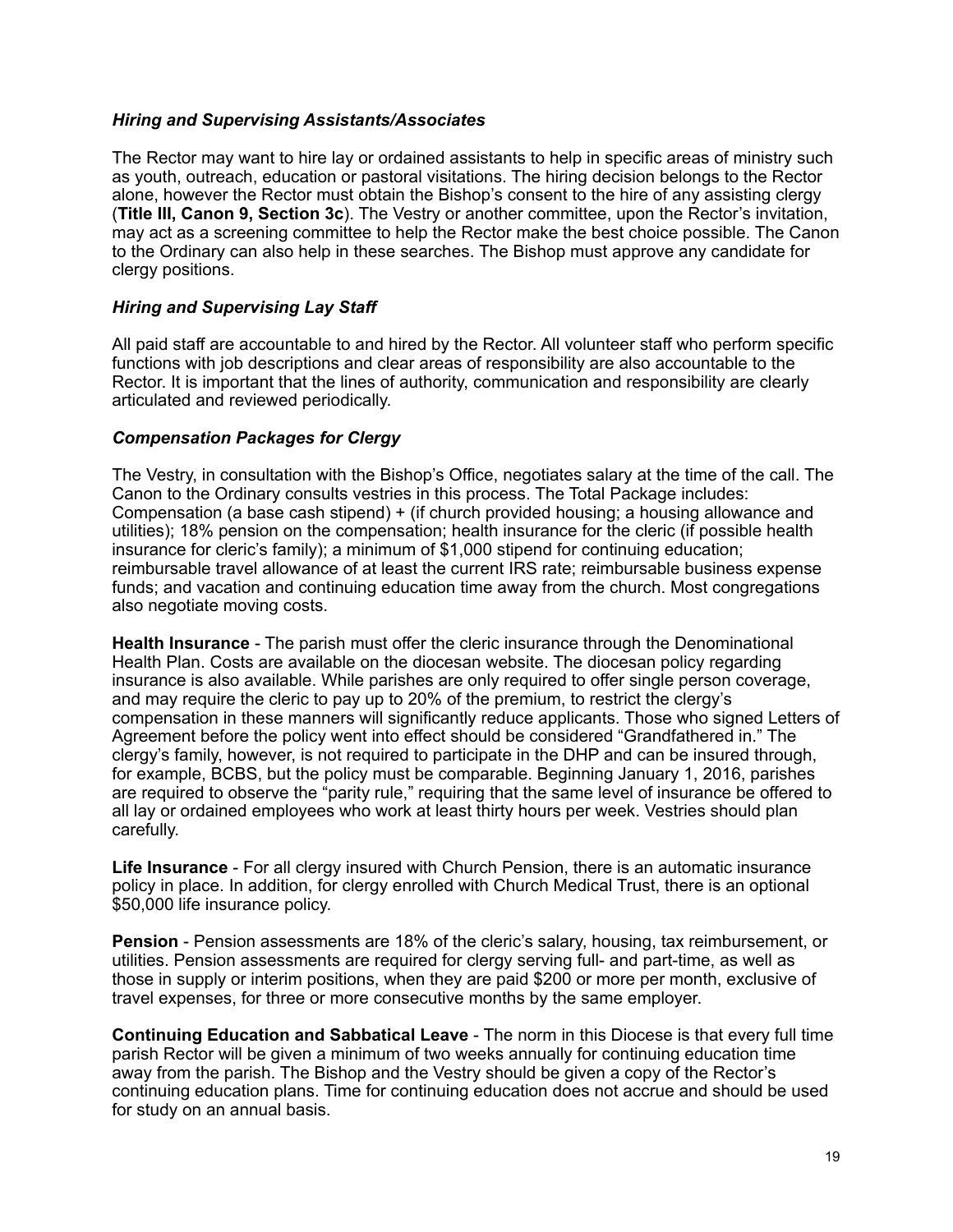The Vestry will plan for the sabbatical by annually budgeting an amount equal to at least 1.5 weeks of the Rector's salary and benefits to be placed in a reserve fund for the benefit of the parish. These funds are to be used first to offset the expenses the parish incurs as a result of the priest's absence (supply, sabbatical replacement, pastoral care on call, etc.) After five calendar years of employment, a Clergy person should receive a minimum of ten weeks paid sabbatical leave, to which can be added his or her annual vacation time, for a period of rest, renewal, refreshment and study. The full policy is attached to the original Letter of Agreement signed when the priest was called. The priest is required to remain parochially active one (1) full year after the sabbatical.

# *Letter of Agreement*

When a new Rector is called, a covenant is signed between the Rector, the Senior Warden, the Bishop and the Canon to the Ordinary outlining the compensation details and the work expectations of the Rector. In addition, a more detailed and specific job description is usually agreed upon so that the Rector and the congregation are clear in their respective areas of leadership and support.

# **The Relationship Between the Parish and the Diocese**

#### *Diocese*

A diocese is the fundamental geographical unit of the church. It is the only ecclesiastical entity whose boundaries are precisely defined by Canon Law (the law of the church). The Bishop's jurisdiction is the geographical confines of the diocese. The Diocese of Western North Carolina comprises the 28 western-most counties west of the state. There are 70 parishes and chapels and about 17,000 Episcopalians.

# *The Bishop*

The Bishop is the chief pastor of the Diocese. Because the Bishop is unable to be present in each congregation each Sunday, presbyters, or priests, serve as his or her delegates and representatives in local congregations. Clergy are not members of their congregation but are canonically resident in the diocese in which they serve.

The Bishop is required by canon law to visit each parish at least once every three years. The rotation of visitations by the Bishop of WNC is approximately 18 months. The Bishop's official visitations are scheduled regularly but the Bishop frequently visits on other occasions such as to celebrate new ministries, meet with the Vestry, dedicate new buildings, and lead special worship services. The Bishop also works with parishes in conflict and congregations seeking new clergy.

The purpose of the Bishop's official visitation is to be present as the chief pastor of the Diocese to teach, preach, celebrate the Eucharist, baptize and confirm (if there are candidates) or receive new members into the Episcopal Church, and examine the parish register and other records (Title III, Canon 12, Section 3.a.1). The Bishop is not a visiting dignitary or guest in the parish, but comes as the leader of the church in the Diocese to learn of the parish's vision of mission and ministry, to hear the hopes and concerns of parishioners, and to remind the congregation that it is a part of a national and worldwide church called to mission and ministry in some areas of the world where most members of the congregation are never likely to go. Typically the Bishop meets with the Vestry during his/her annual visit.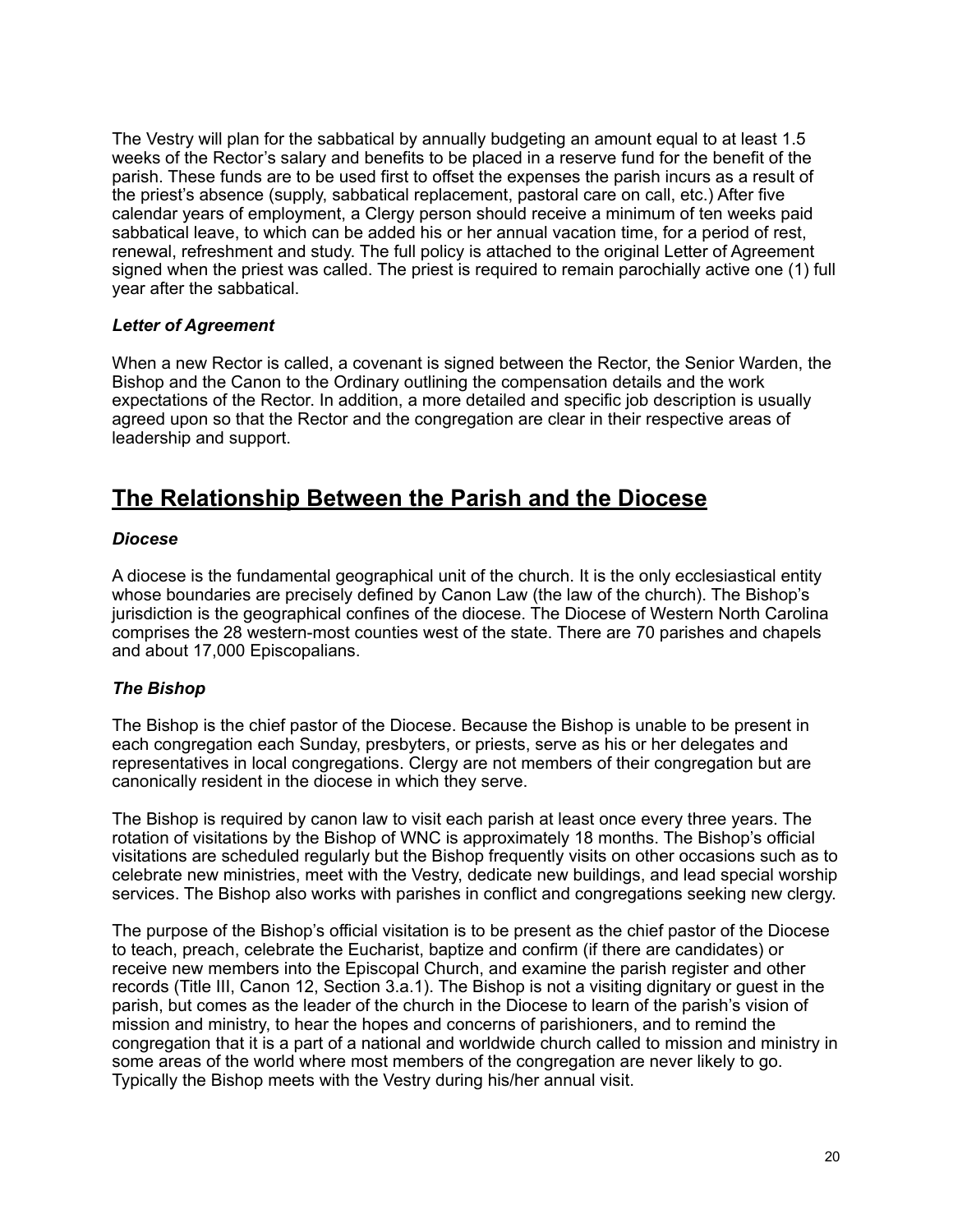# *Parishes Are an Extension of the Bishop's Ministry*

While the relationship between Parishes and the Bishop are often governed by canon law, theologically Parishes are an extension of the ministry of the Bishop and the Diocese. It is very important that Vestries work cooperatively with the Bishop and the diocesan staff. Always remember that your Parish is not "The Church." You are part of the larger Body of Christ. While that has many implications, one implication is that you are interconnected with, and mutually responsible to, your Sisters and Brothers in Christ in the Diocese of Western North Carolina. The Bishop is a partner in mission alongside every parish in the diocese and endeavors for each congregation to thrive in ministry.

# *Canon to the Ordinary*

The Canon to the Ordinary is reports directly to the Bishop and functions as both Chief of Staff and Transition Officer. The Canon also assists the Bishop with supporting clergy and congregations in their wellbeing and ministry.

#### *Deaneries*

The Diocese of WNC is subdivided into 6 Deaneries and is comprised of the clergy and congregations resident within its boundaries. Each Deanery is presided over by a Dean nominated by the Deanery for a two-year term. "In each Deanery it shall be the duty of all Clergy to meet at regular times scheduled by the Dean, to discuss affairs of diocesan and local concern and other matters that strengthen collegiality and further the work of the Church." (Canon 15, Diocese of Western North Carolina)

#### *Parish Property is Held in Trust for the Diocese*

The title to property is held by the Vestry in trust for the Episcopal Diocese of WNC (Title 1, Canon 7, Section 3 -4) and is secured against alienation from the Diocese of WNC. This includes both real estate and financial resources. This in no way inhibits the right of the Rector and Vestry to the control of the property for the purpose of carrying out the mission and ministry of the congregation. The Vestry is responsible for the maintenance and upkeep of the property. Any encumbering or alienating of property must be approved by the Bishop, the Executive Council, the Standing Committee and the Trustees. Contact the Canon to the Ordinary to learn more.

#### *Parishes Have an Obligation to Support the Diocese*

Just as Vestry Members should model joyful, generous, and grateful giving, so should Parishes. The policy in the Diocese of Western North Carolina is for parishes to give 10% of their Net Disposable Budget Income. You will receive a notification from the Diocese informing you of what the minimum giving amount is and providing you with a schedule for responding.

# *Conflict*

A certain amount of conflict is healthy and, not only normal, but sometimes desirable. Moving forward into God's mission means people will have different views, desires and thinking. Therefore, it is important early on to create an atmosphere of trust and respect where differing views can be shared, heard and negotiated.

Unacknowledged or unresolved conflict is destructive. The Bishop's office has trained professionals who can help vestries and congregations with deep, unresolved conflict.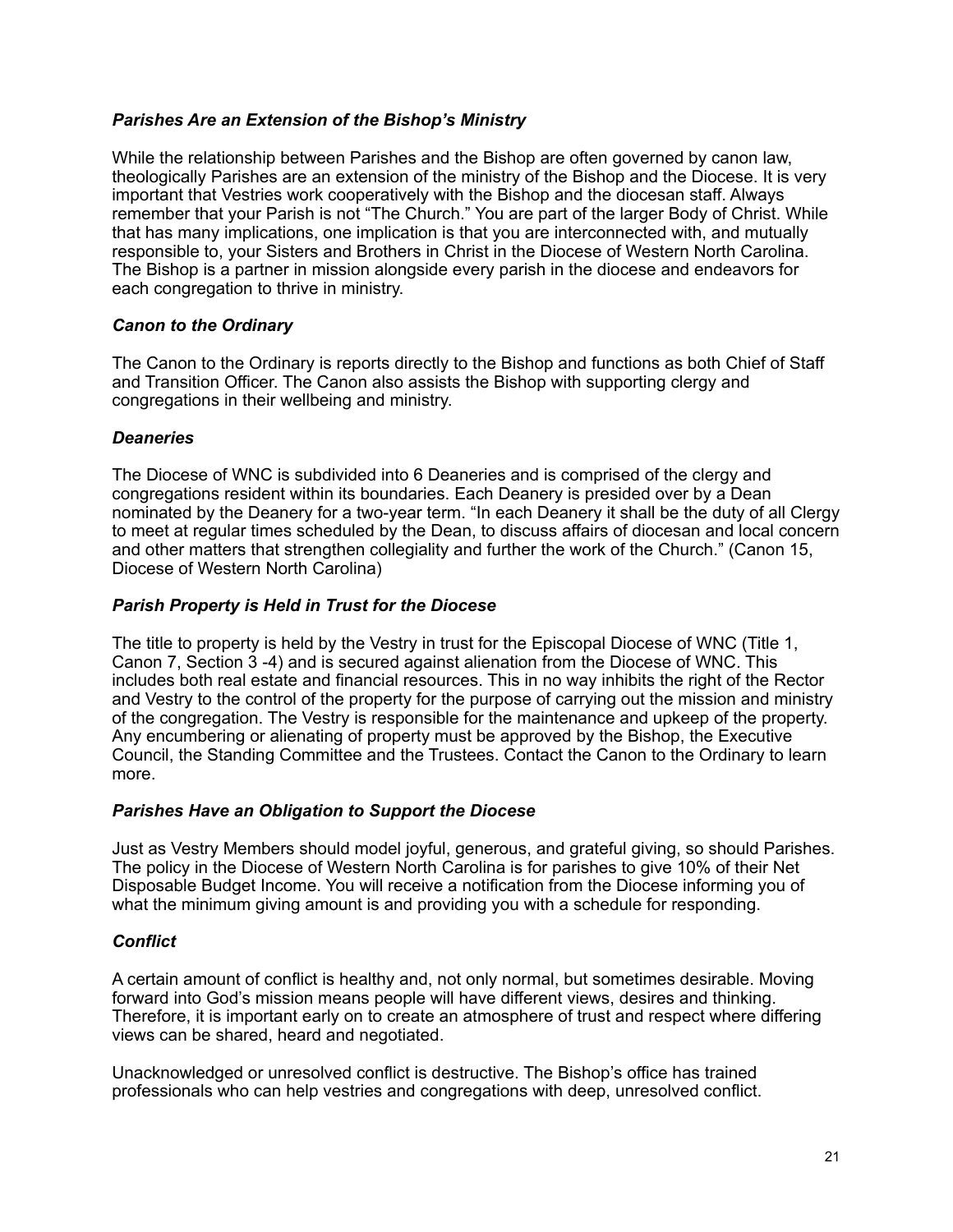If the clergy and the parish are in deep conflict, the Bishop should be notified immediately. Wardens may bring issues to the attention of the Bishop, but they should know that all proceedings will be as transparent as possible so that all parties may resolve the conflict. A congregation may not "fire" its Rector at any time. The Rector will be brought into all discussions. The Bishop should be notified long before this point in the conflict so that he may work with all the parties toward resolution. (**Title III, Canon 9, Sections 14-15**)

# *Election of Delegates to Annual Convention*

Diocesan Convention is the annual gathering of lay delegates elected from each parish and all active clergy. The Annual Convention is part legislative session and part family reunion. It is presided over by the Bishop and adopts a budget as well as setting priorities for the Diocese.

The congregation elects two (2) delegates to Diocesan Convention, at some appropriate occasion, usually the Annual Parish Meeting.

# *Those Seeking Holy Orders*

When a member of the congregation begins discerning a call to Holy Orders, that person must first get the Rector's support to begin the process. For the person to be approved, the Vestry is required to make a recommendation to the Bishop. The aspirant must have a Parish Discernment Committee that must follow the practices and procedures in the Diocese of WNC, making a recommendation to the Vestry. The path to ordination is a long one, and the Bishop and Commission on Ministry manage most of it.

# *Training by the Diocese*

The diocese hosts special workshops and retreats for Vestry members throughout the Diocese as well as workshops for leaders of smaller congregations and leaders of specific areas of church life (such as Godly Play, adult Christian Formation, youth activities, Stewardship). These are wonderful opportunities for sharing experiences, strengths and tips with colleagues as well as learning the best practices and any diocesan expectations of Vestry leadership. Those congregations receiving financial assistance from the Diocese are required to attend and participate in training offered by the Diocese.

# **Financial Affairs and Business Methods of the Church**

# *The Vestry's Fiscal Responsibilities*

The responsibility and accountability for the stewardship of church money and property, as well as the general fiscal well-being of the parish, required of the Vestry and treasurer is described on the canons. The Vestry must see that the facilities are maintained, salaries are paid, and all bills (including payroll taxes!) are paid. If there is a deficit at the end of the year, the Vestry must eliminate it either by subscription from parishioners or by personal contributions. The Vestry is responsible for seeing that every member of the parish is asked to make a financial pledge for the support of the mission for the church. The Vestry approves the annual budget and is responsible for seeing that the parish's annual pledge to the mission of the diocese for the coming year is received at the Bishop Henry Center by December 10th of every year.

The Vestry is also responsible for seeing that there is an annual audit of all financial records (including the Rector's Discretionary Fund). The Vestry is the sole representative of the congregation in its relationship with the clergy of the parish. The diocesan Chief Financial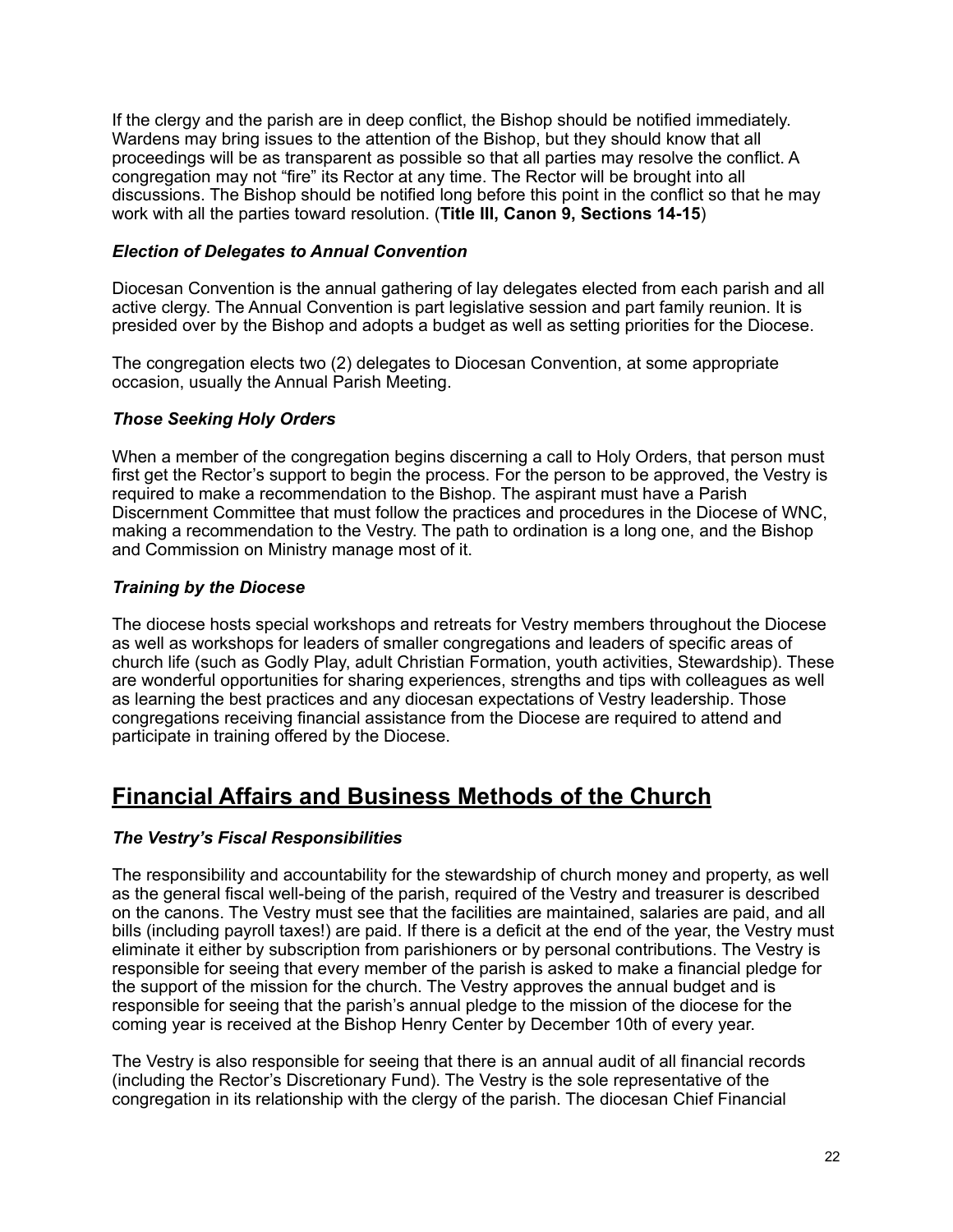Officer and staff are available to assist parishes in identifying and implementing these areas of responsibility. Below is a listing of various canons, resolutions and policies of which a Vestry member should be aware.

#### *Business Methods and Accounting Principles*

The responsibility and accountability for stewardship of church money and property is delineated in Title I, Canon 7, of the Canons of the Episcopal Church. Certain business methods and accounting principles and practices were approved by General Convention in 1979, to be implemented in every parish and diocese. By resolution, the General Convention authorized publication of the Manual of Accounting Principles and Recording Practices for Episcopal Diocese, Parishes and Missions. The General Convention authorized the Executive Council to revise and update the Manual periodically. The current edition is now titled the Manual of Business Methods in Church Affairs.

# *Full Disclosure of Financial Records*

All parish financial records, (excluding the individual pledge records and names of people being helped through the Rector's discretionary fund) should be a matter of public scrutiny. The church is a public-servant institution and there the constituency has a right to full disclosure. There should be no secret funds and the salaries of all employees should be readily available.

# *Full-disclosure reporting*

Non-profit organizations have the responsibility of reporting to their contributing sources (which includes the parishioners in a parish) all the assets, liabilities and fund balances belonging to the organization. Full disclosure requires that all funds of a parish, regardless of source, structure or separation of management, should be reported on a single set of financial statements with appropriate supporting exhibits and data relating to the various fund balances. For example: operating funds; endowment and trust funds; discretionary funds; funds of parish organizations; real estate funds including land, buildings, furniture and equipment and the cost of improvements. The expenditures within a fund should be properly outlined.

# *Annual audit*

All accounts of parishes and aided parishes MUST be audited annually by an independent certified public accountant, or independent licensed accountant, or an audit committee authorized by the diocesan CFO.

All audit reports, including any memorandum issued by the auditor regarding internal controls or other accounting matters, together with a summary of action taken or proposed to be taken to correct deficiencies or implement recommendations contained in the memorandum, should be filed with the Bishop's office not later than 30 days following the date of the report, and in no event later than Sept. 1 of each year, covering the financial reports of the previous calendar year. (National Canon 1.7 .1.5) Reports sent to the diocese should include the Statement of Financial Position and the Statement of Changes in Financial Position.

It is expected that the larger parishes will comply with an audit by a CPA. If the parish uses an audit committee, it is recommended that the parish conduct a CPA audit every three years. Audit guidelines and procedures area available from the diocesan finance office.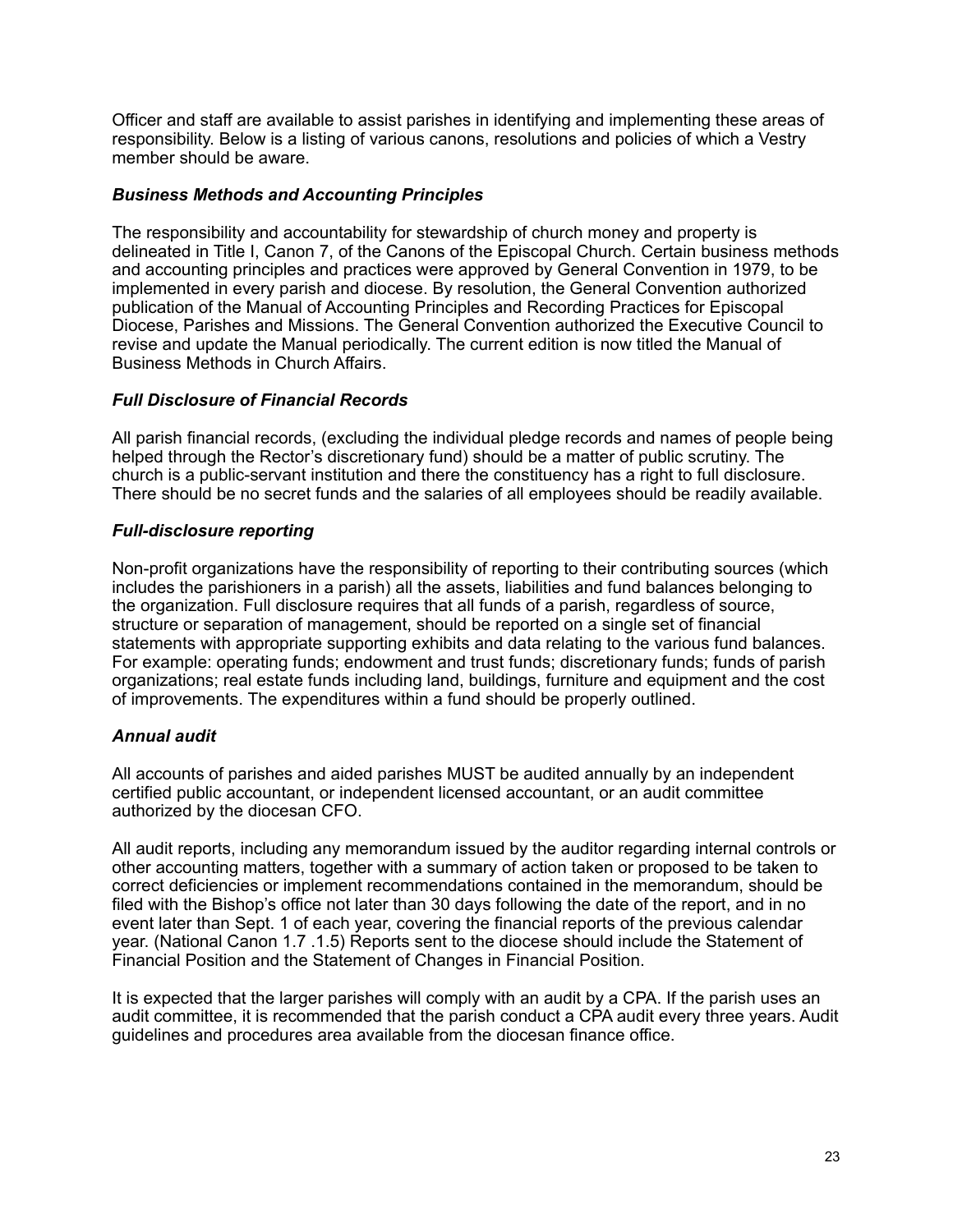# *Parochial report*

Each organization is required to submit an annual report on the appropriate parochial report form by March 1 of each year. (Title I, Canon 6, Section 1)

#### *Diocesan commitment*

Each organization is requested to submit its financial commitment to the diocese prior to the Diocesan Convention in November and not later than January 15th. Ten percent to sixteen percent of the Total Operating Revenue (line B, p.3) shown on the most recently filed Annual Parochial Report (usually 2 years behind, i.e., the 2009 APR is used for the 2011 budget) shall be the expected minimum level of giving in support of the Ministry & Mission Budget of the diocese.

# *Insurance: Property & Casualty*

All church property is held in trust for the Diocese. As such, The Episcopal Church specifies in the canons (TEC Title 1, Canon 7. Sec. 1.h) that faithful stewardship of all church property must include sufficient insurance. Canon 7:Sec. 1(g) of The Episcopal Church states: "All buildings and their contents shall be kept adequately insured." Likewise, Canon 12.4 of the Diocese of Western North Carolina provides:

It shall be the duty of each Parish to comply with the business methods in church affairs prescribed by Title I. Canon 7 of the Constitution and Canons of the Episcopal Church. Each Parish shall maintain (1) adequate casualty insurance coverage to insure all buildings and personal property titled to the Parish or titled to the Diocese and used by the Parish, and (2) in respect to all activities of the Parish, adequate liability insurance coverage to insure against any liability of the Parish, its Clergy, Wardens, Vestry and all other agents or employees of the Parish and of the Diocese who may share such liability. Appropriate evidence of such insurance shall be supplied annually to the Diocese.

The minimum insurance requirements as determined by the Trustees of the Diocese of Western North Carolina are as follows:

COMMERCIAL PACKAGE POLITY, to include the following minimum limits:

| <b>Building and Contents</b>           | Insured to Replacement Value, "All Risk" Coverage |             |            |             |  |
|----------------------------------------|---------------------------------------------------|-------------|------------|-------------|--|
| <b>Flood Coverage</b>                  | Insured to Replacement Value, "All Risk" Coverage |             |            |             |  |
| <b>Commercial Crime</b>                |                                                   |             | Minimum    | \$25,000    |  |
| <b>Comprehensive General Liability</b> | Occurrence                                        | \$1,000,000 | Aggregate  | \$5,000,000 |  |
| <b>Pastoral Counseling Liability</b>   | Occurrence                                        | \$1,000,000 | Aggregate  | \$5,000,000 |  |
| Employee Benefit Liability (EBL)       | Occurrence                                        | \$1,000,000 | Aggregate  | \$1,000,000 |  |
| <b>Medical Payments</b>                | Each person                                       | \$15,000    | Occurrence | \$60,000    |  |
| <b>Sexual Misconduct Liability</b>     | Occurrence                                        | \$1,000,000 | Aggregate  | \$2,000,000 |  |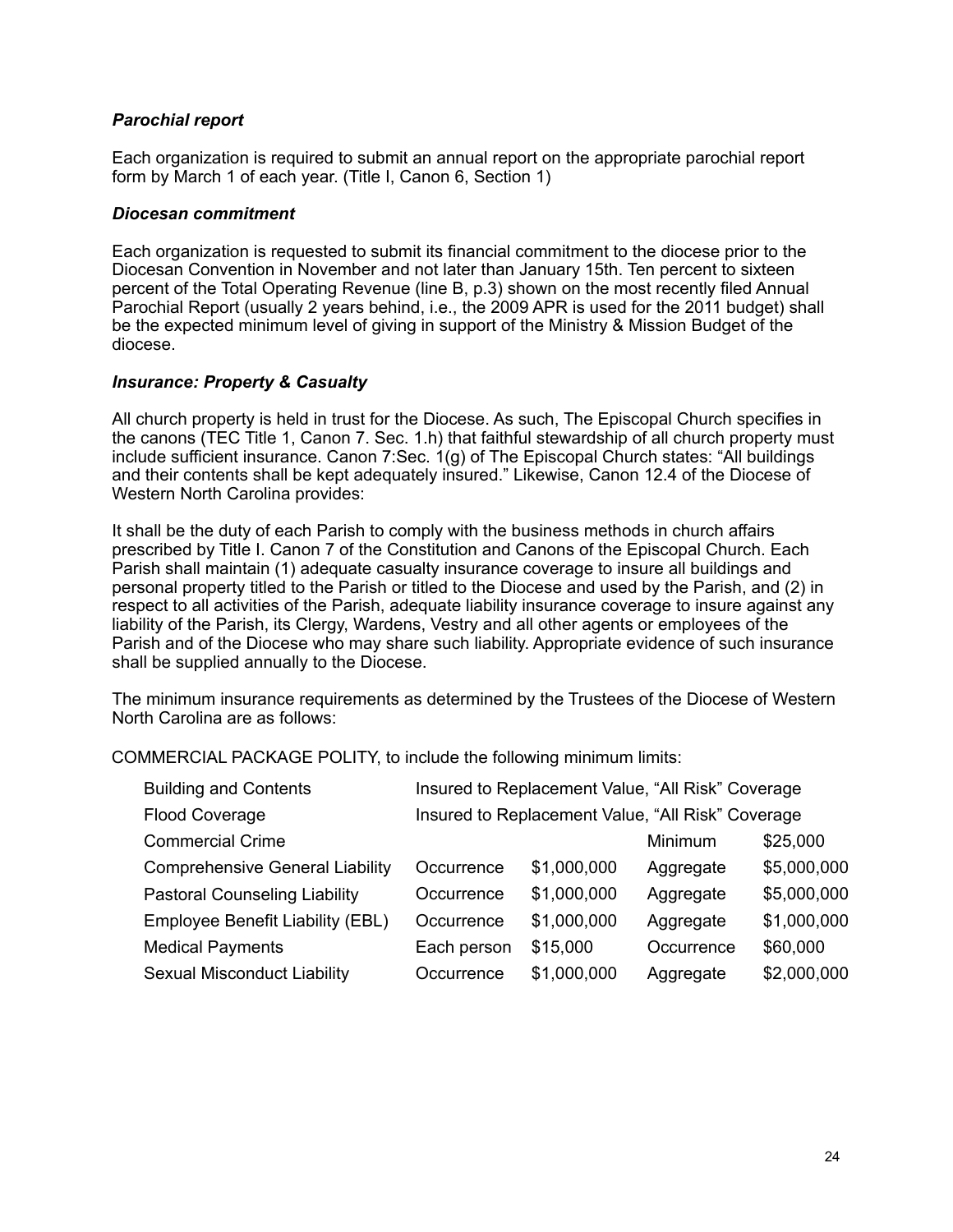DIRECTORS' & OFFICERS/EMPLOYMENT PRACTICES, to include the following minimum limits:

| Directors' & Officers Liability (D&O) |               |                                           |             | \$1,000,000 |  |
|---------------------------------------|---------------|-------------------------------------------|-------------|-------------|--|
| Employment Practices Liability (EPL)  |               | \$1,000,000 (including Sexual Harassment) |             |             |  |
| <b>WORKERS' COMPENSATION</b>          |               |                                           |             |             |  |
| <b>Bodily Injury by Accident</b>      | Each accident | \$500,000                                 |             |             |  |
| Bodily Injury by Disease              | Policy Limit  | \$500,000                                 | Each person | \$500,000   |  |

# UMBRELLA

As excess over Commercial General Liability, Pastoral Counseling, Sexual Misconduct, Directors' & Officers, Owned and Non-Owned Auto and Workers Compensation

Occurrence \$1,000,000 Aggregate \$1,000,000

#### OBTAINING COMPARISON AND BID FROM CHURCH INSURANCE COMPANY OF VERMONT

The Trustees also require that Parishes that do not insure with Church Insurance Company of Vermont are required to obtain and consider a comparison of policies and bid from Church Insurance Company of Vermont before renewing any property and/or liability insurance from another source.

#### *Business methods for trust and permanent funds*

Parish trust funds, permanent funds and securities must be deposited with a bank, Diocesan Corporation or other approved agencies. Two signatures must be required for withdrawal. Records of trust funds must be kept, showing source and date, terms governing use of principal and income, frequency and recipients of reports of condition, and how the funds are invested. (Title 1, Canon 7, Sections 1-2)

# *Fidelity bond*

Treasures and custodians for any funds that exceed \$500 during any year shall be bonded. (National Canon 1.7.1.d) If you are insured by Church Insurance of Vermont, everyone the parish authorizes to handle money is bonded. If not, check with your insurer.

# *Recordkeeping*

It is imperative that both the clergy and the parish keep good records. The parish register must be filled out in a timely manner, and is required to include baptisms, marriages, and burials. It must include the names of communicants; people confirmed or received; and people who died or transferred, among others. (Canon III.9.5.c) At every visitation, the register must be exhibited to the Bishop. (Canon III.9.5.b.5) By both the canons of The Episcopal Church and the canons of the Diocese, the register may not be removed from the church premises. Likewise all parish records, including financial records, must be kept on the premises or, if they are digital, they may be kept in the cloud if the diocesan CFO has access.

# *Financial reporting*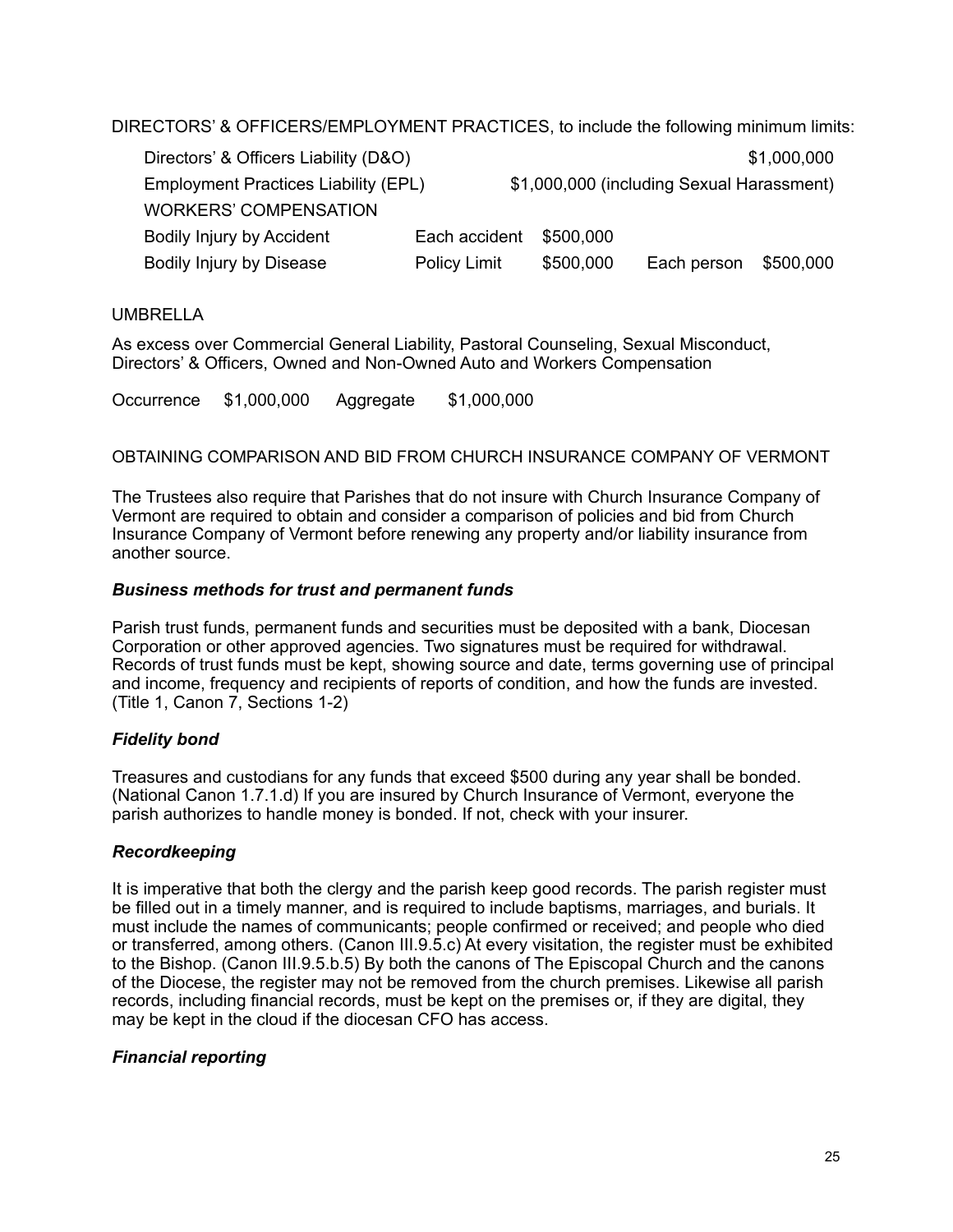The CFO of the diocese may require copies of any and all accounts of a parish (Title I, Canon 7, Section 1.*i*) All parishes and missions must prepare financial statements on a monthly basis. The standard financial statements required of each parish admission are: 1) statement of Financial Position (balance sheet); 2) Statement of Changes in Financial Position (income statement); and 3) a Cash Flow Statement. Budgeting of parish income and expense is essential to proper planning and control. It is essential that the monthly financial reports to the Vestry compare actual income and expenditures with the budget. Annual statements should be distributed at the annual meeting along with the annual budget. Individual contributor records should be private and not shared with the Vestry. The supporting financial system must be capable of segregating special funds for fund accounting and reporting budget vs. actual information. The financial system should also track contributions and pledges by individual.

Parishes need to comply with accounting standards including 2016-14 which requires a designation of Donor Restricted and Not Donor Restricted Fund Balances.

#### *Cash Basis accounting*

Parishes should keep their records and prepare financial reports on the cash basis. This does not preclude the use of accrual basis accounting by those desiring to do so.

#### *Fiscal year*

The fiscal year shall be begin Jan. 1. (Title I, Canon 7, Section 1.j)

#### *Vestry's Financial Responsibility*

It is the Vestry's responsibility to meet all the current annual obligations of the parish. The Vestry shall pay with punctuality, at the intervals agreed, the stipulated salary of the Rector or Vicar and others.

#### *Operating fund deficit*

The canons state that if the treasury is deficient, the Vestry shall collect, as far as practicable, by subscription or otherwise, a sum sufficient to liquidate all of the current annual obligations of the parish. (Diocesan Canon 10)

#### *Payment of employee compensation*

The canons state that the Vestry shall pay with punctuality, at the intervals agreed, the stipulated salary of the Rector or vicar and others. (Diocesan Canon 10)

#### *Offerings*

The canons state that the Vestry shall inform themselves of the orders and times of ALL offerings required by the canons of the diocese and take measures for the obedient fulfillment and due liquidation of these obligations. (Diocesan Canon 10)

# *Bishop's visitation*

It is customary that the undesignated plate offering received at the time of the Bishop's visit be designated to the Bishop's Discretionary Fund. The Bishop uses these funds to assist parishes and clergy in need. No money is to be given to the Bishop at his visitation. After it is collected, counted and deposited into church accounts, please send a check to the diocesan offices, attention the CFO.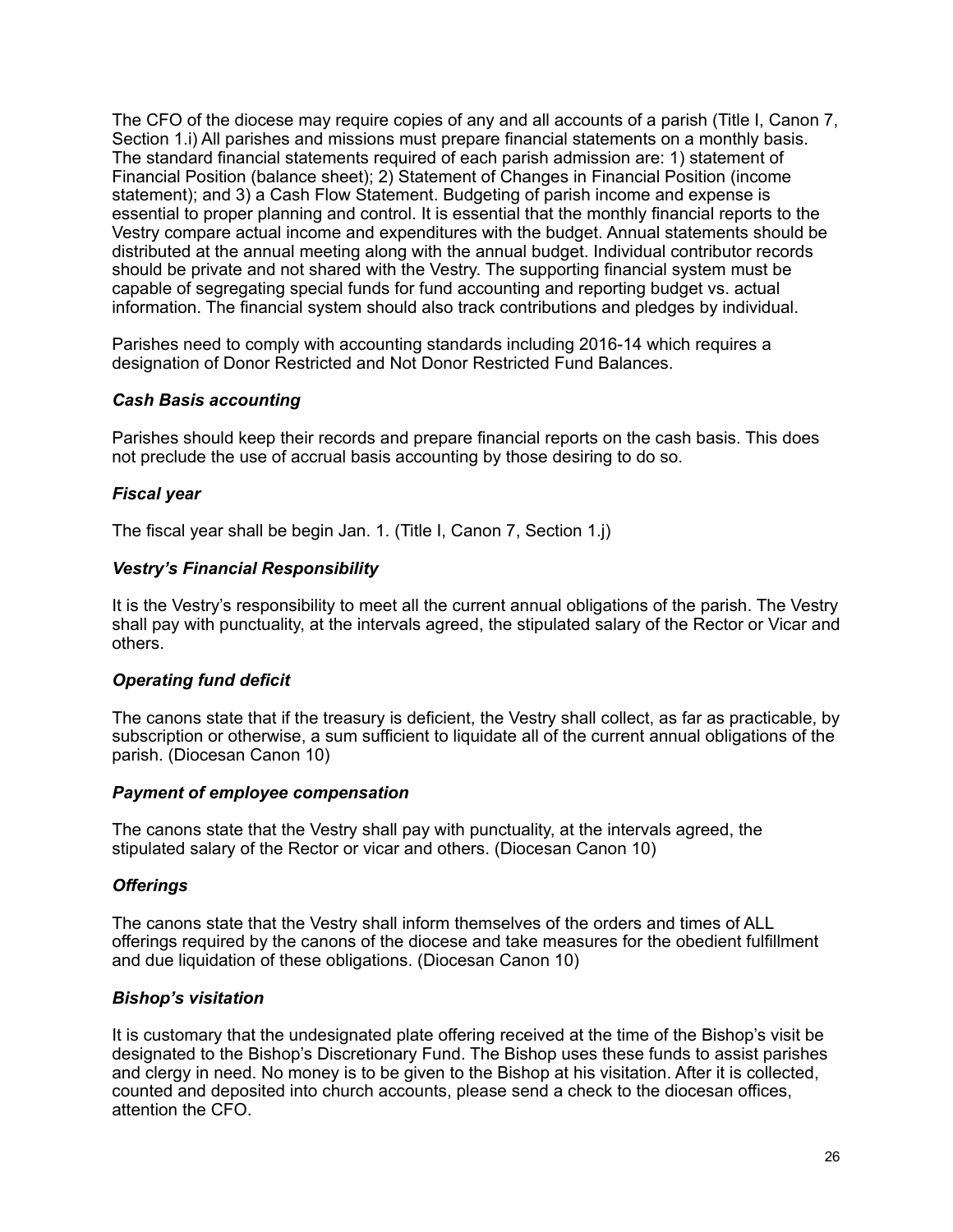#### *Lay Employee benefits*

A 1991 resolution of General Convention mandates that all lay employees working more than 20 hours/week must be included in a pension plan. WNC Canon 10.12 states: "It shall be the duty of Parish Vestries to provide all lay employees who have worked at least one year and who are paid for a minimum of 1,000 hours per year retirement benefits through participation in the Episcopal Church Lay Employees Retirement Plan or an equivalent plan, the provisions of which are at least equal to those of the Lay Employees Retirement Plan."

In 2009, the General Convention of the Episcopal Church made a health insurance system mandatory for lay and clergy employees working at least 1,500 hours a year. The same General Convention instituted a mandatory pension system for all lay employees annually working at least 1,000 hours. Both systems are to be run by the Church Pension Group (CPG). Parishes are required to be in compliance by December 31, 2012. For questions on specifics of the plan, call the Diocese.

The parish must offer to all employees working 30 hours a week or more, on an equal basis, Denominational Health Plan medical insurance. The parish must pay for at least 80% of the Diocesan Target Plan for employee insurance. The parish may offer to cover family insurance. This can be specified in your by-laws or policies. For more information, please contact the Chief Financial Officer of the Diocese.

# *Clergy pension*

All parishes must pay the Church Pension Fund assessments due on the salaries and on the compensation of the clergy. (National Canon 1.8.3) Pension eligibility is based on the following criteria:

- Mandatory Criteria: Ordained, scheduled to be "regularly employed" for 5+ consecutive months and compensated (no dollar amount for pension benefit eligibility)
- Regularly Employed: Meet one or more of the following:
	- Letter of Agreement (contract of employment), OR
	- Duly called by bishop, vestry or rector, OR
	- Formal title indication substantial ongoing relationship, OR
	- Issued Form w-2, OR
	- Scheduled to work 20+ hours per week
- Exception for Short-term Service: Participation is optional if there is a letter of agreement directing payment of assessments for services of less than five months

This applies to full-time, part-time, supply or interim work. The pension is paid on Total Assessable Compensation (TAC) which is defined as the following:

- 1. Base salary (excluding housing) & scheduled taxable cash payments
- 2. Cash housing allowance and/or utilities
- 3. Employer contributions to a qualified or non-qualified plan
- 4. One-time payments
- 5. Value of employer-provided housing, which equals 30% of the sum of #1 through #4 above or, if higher, 30% of the Hypothetical Minimum Compensation, (HMC).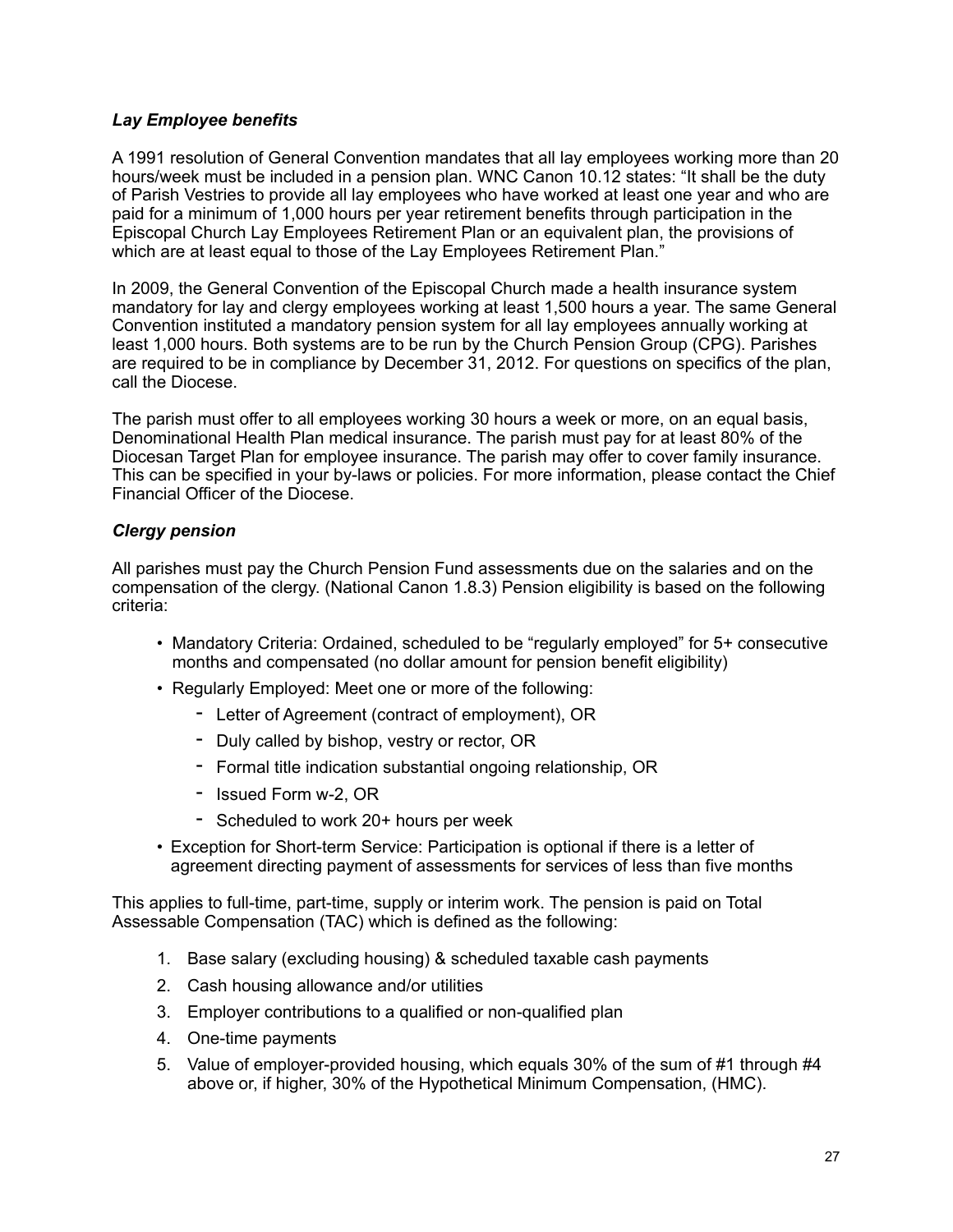Note: Any form of severance (including pay continuation following a termination of employment) should be excluded in all cases.

# *Clergy housing allowance*

The housing allowance is the most important single tax break available to clergy. Money spent by the cleric to provide, furnish and maintain a principal residence is excluded from federal income tax return subject to certain limitations. The Vestry must pass a resolution stating the cleric's housing allowance prior to the first paycheck each year. The cleric advises the Vestry of the amount of his/her compensation to be designated as housing allowance. There is no limit on the cleric's compensation that can be designated by a church as a housing allowance. The cleric is responsible for reporting to the Internal Revenue Service the lowest of the following amounts: (a) actual cash spent; b) fair rental value of the house (if parish does not provide a residence for cleric), fair rental value of the furnishings, maintenance, taxes, insurance, and utilities; and c) amount specified in the Vestry minutes before the money is paid. The cleric should be given a letter from the Vestry stating the resolution for IRS compliance and documentation. Sample Vestry housing allowance resolutions are attached.

Churches that fail to designate an allowance in advance of calendar year should do so as soon as possible in the New Year. Churches should consider adopting a "safety net" allowance to protect against the loss of this significant tax benefit due to the inadvertent failure by the church of designate an allowance. The amount of the housing allowance may be amended during the year if the original allowance proves to be too low. However, the amended allowance will only operate prospectively. Under no circumstances can a cleric exclude any portion of an allowance retroactively designated by a church.

A housing allowance is excluded from federal income tax: however, it must be included in a cleric's self employment earnings.

Who is eligible for a housing allowance? The Tax Court ruled that a minister is one who satisfies all five of the following factors: 1) administers sacraments; 2) conducts religious services; 3) management responsibility in a local church or religious denomination (control, conduct, or maintenance of a religious organization); 4) ordained, commissioned, or licensed; and 5) considered to be a religious leader by one's church or denomination. If a person serves as a minister of music of his/her religious organization, but is not authorized to perform all of the religious duties of an ordained minister in the church, even though he/she is commissioned as a minister of the gospel, he/she cannot exclude from income a housing allowance or the value of a home provided.

# *Worker's Compensation*

Every parish or mission with any regular employees or contractors must provide Worker's Compensation insurance coverage. The exception to contractors is if the contractor supplies their own worker's compensation insurance. This is a separate policy from the property insurance coverage that must be purchased.

# *Financial Support for parishes*

Diocesan financial support of parishes in need is based on the expectation that these parishes should plan internally to phase out the diocesan support over a mutually agreed period of time, depending upon the circumstances of each case. The following documents this expectation: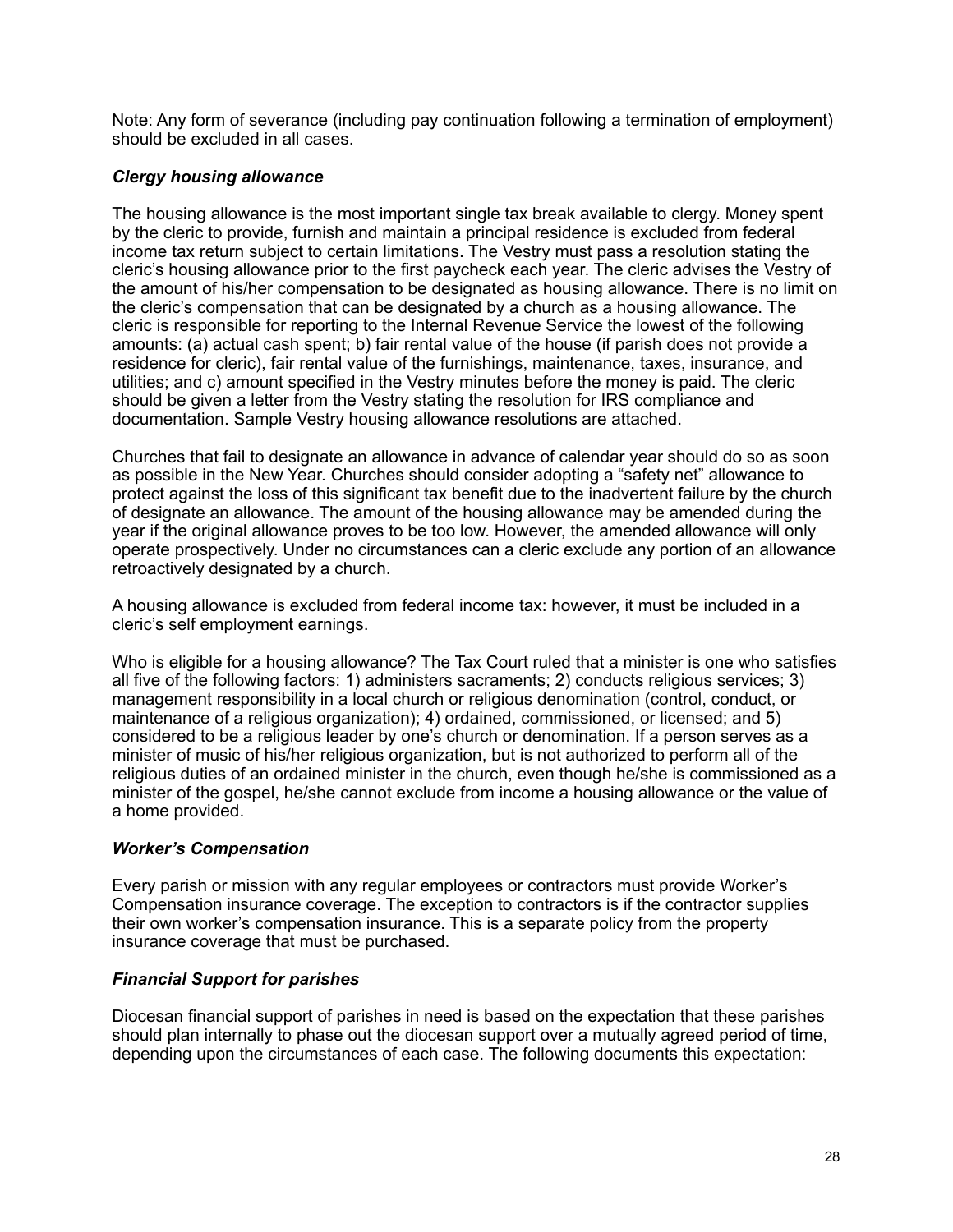- 1. Each aided parish is expected to conduct a face-to-face every-member commitment stewardship program each year. Financial support will not continue to any aided parish that fails to conduct its stewardship in terms of this commitment. Diocesan assistance for inaugurating such a program is available.
- 2. Each aided parish will be contacted annually to ascertain how much more financial support can be assumed by the parish in the coming year without diminishing its diocesan commitment. It is expected that each aided parish will have a five-year plan in place to reduce and ultimately eliminate the diocesan aid.
- 3. Each aided parish is required to submit semi-annual reports to the diocesan finance office. Quarterly aid checks from the diocesan operating fund will be contingent on the timely receipt of these reports.

# *Reporting clergy earnings to IRS*

All clergy employed by parishes and missions are considered employees for income tax purposes. They are considered self-employed for Social Security tax purposes only. Therefore, all clergy so employed must file a 1040 SE return and pay the self- employment tax. Only clergy who have exempted themselves from the Social Security system on the grounds of conscientious objection to the receipt of government-funded insurance are excluded from this requirement. Clergy should not receive a Form 1099 for reporting income from parishes. They should receive a Form W-2 showing the salary received. The W-2 differs from that of a lay employee of the parish. The primary differences are:

- 1) Social Security taxes are not withheld, because clergy are considered self- employed for Social Security purposes.
- 2) Federal income taxes are to be withheld based upon the cleric's wishes. The cleric may also request withholding to cover amounts due for the self- employment tax.
- 3) The income reported on Form W-2 should include salary, compensation for self-employment tax, auto allowance and any other compensation for which the cleric has not reported in detail to the parish. The auto allowance is excluded in this amount if the cleric is required to account to the parish for the expenses. A housing allowance is not required to be reported on Form W-2, provided the entire amount of the allowance is excluded under Section 107 if the Internal Revenue Code. However, IRS prefers that the housing allowance be reported on form W-2, as a separate memo notation.

The cleric should use Schedule C for reporting income and expenses related to selfemployment, such as individual fees for performing marriages, baptisms and other personal services.

# *Accountable plan*

An employee of a parish may establish an accountable or reimbursement plan with the parish for expenses paid or incurred by him or her solely for the benefit of the parish. Accountable plans can cover business expenses such as travel and automobile expense, meals and lodging when away from home overnight, allowable educational expenses and other expenses, which are solely for the benefit of the parish. Under an accountable plan, the Vestry establishes a written plan and adopts a resolution up to the budgeted amount. The plan must require the employee to substantiate within 60 days all business expenses using an account book, diary or similar statement. The plan must require that the employee return any amount in excess of the substantiated expenses covered by this arrangement within 120 days. If the employee conforms to all the above, the amounts paid to him or her may be completely excluded from the tax return and Form W-2.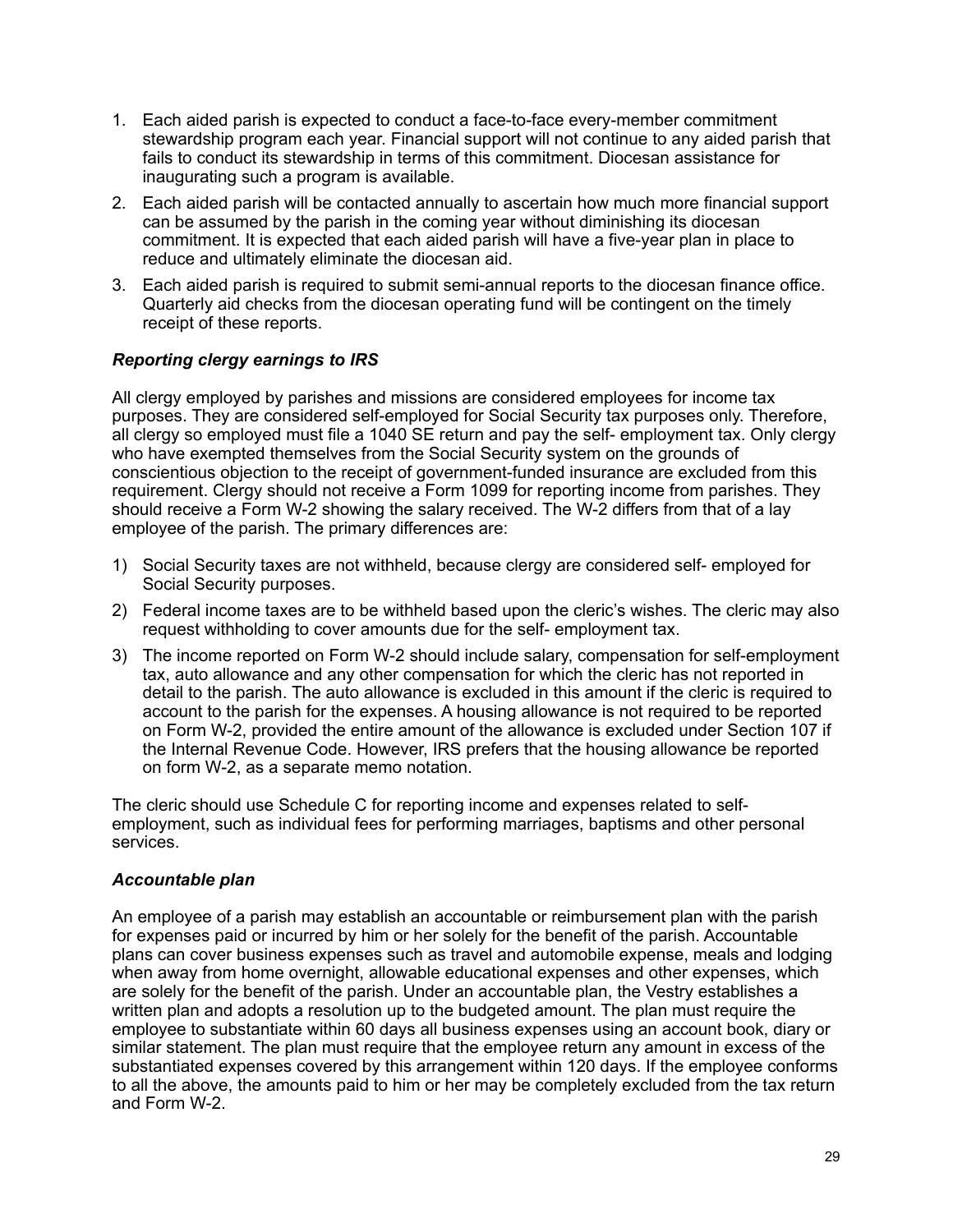# *Discretionary funds*

The primary purpose of a discretionary fund is to assist people in time of need, or to be applied to such other works as in the opinion of the minister will further the work of the church. Although the better practice is for the parish to establish a fund for professional expenses, if the cleric does not have access to a separate fund for those purposes, the discretionary fund may be used for this as well.

The alms and contributions, not otherwise specifically designated, at the administration of Holy Communion on one Sunday in each calendar month should be allotted to the Rector's discretionary fund. In some parishes, the discretionary fund is included in the annual operating budget.

The discretionary fund must be an account of the parish and may have a specifically designated checking account. In Western North Carolina, the Rector controls how the funds are used, and has the following options available in the practice of distribution of funds:

- 1. Discretionary fund checks may be written by the cleric and the cleric maintains the confidential records of the fund. Again, the fund itself belongs to the parish and is not a personal account of the cleric.
- 2. Or, discretionary fund checks may be processed through the Treasurer and accounted for as a "restricted fund." This, of course, requires confidentiality on the part of the Treasurer, but it has the advantage of creating a "paper trail" that protects both the cleric and the Parish.

Discretionary funds remain at the parish when the cleric is called elsewhere (or retires). Discretionary funds are included in the annual parish audit. Discretionary funds may not be used to benefit the cleric or a member of his/her family.

Clerics may never borrow from the discretionary fund. Clerics may not accept contributions to the discretionary fund subject to an agreement (written, verbal, or understood) that the contributed funds will be given to a particular individual. (Such a practice removes the cleric's discretion as to how funds will be disbursed and can constitute tax fraud.) The cleric should respond to such an invitation by saying something like, "That is the sort of thing I use my discretionary fund for, but if a greater need were to arise before I use these funds, I would have to be free to use some of your funds for that." Do not accept checks that state, for example, "For Mary Smith's rent." If you have questions about the appropriate use of discretionary funds, call the Diocese.

#### *Tax***‐***exempt status*

The Episcopal Church has been determined to be exempt from federal income tax an organization described in Section 501(c)(3) of the Internal Revenue Code of 1954. Copies of this exemption are available from the diocesan finance office for the parish's use in applying for grants under this status. Parishes may also need this documentation for opening accounts at a financial institution.

#### *Church building and financing*

The Vestry must notify the Bishop of any plans for new construction and/or building renovations, as well as any plans to borrow funds and encumber property. If a parish is encumbering property, the indebtedness must be approved by the Bishop, the Trustees, the Standing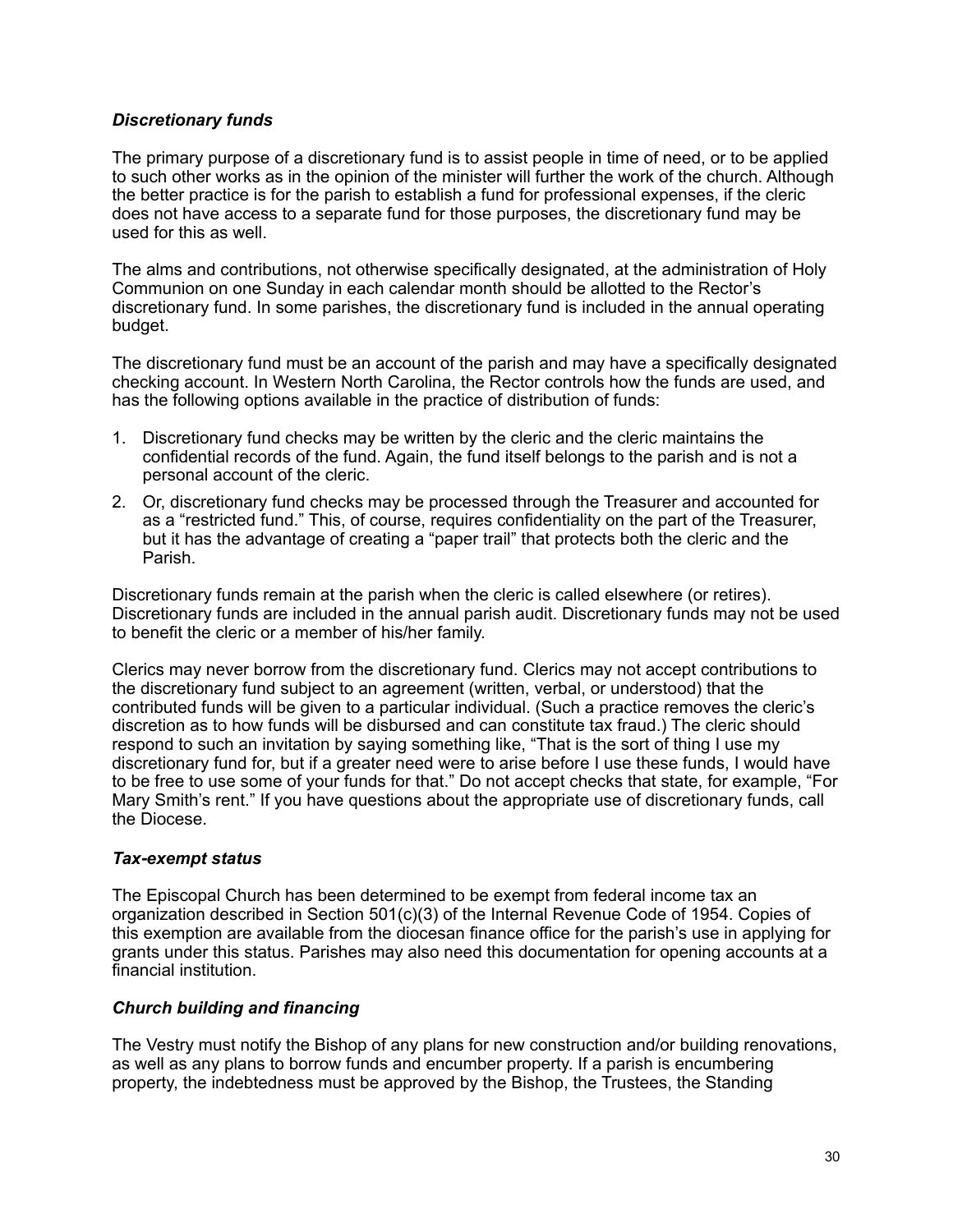Committee and the Executive Council of the diocese. Contact Canon to the Ordinary for assistance with this process.

# *Church debt*

Indebtedness shall not be incurred by an aided parish without prior approval of the Bishop and the Department of Finance. If church property is used as collateral for a debt, the canons require diocesan approval. Otherwise, indebtedness may be incurred by a parish without the prior approval of the Bishop and the Department of Finance, where the debt service (i.e., annual payments of principal and interest), including debt service for all indebtedness heretofore incurred for current expenses and still existing, does not exceed 20 percent of the total annual receipts of such parish during the preceding fiscal year. Short-term indebtedness in excess of the 20% limit may be incurred when there is reasonable expectation that it can be repaid in its entirety out of parish receipts within the next three years, and budget provision for such repayments has been so made. No further indebtedness may be incurred without the prior approval of the Bishop and Department of Finance. The Bishop and Fiscal Ministries must be notified before any short or long-term indebtedness is incurred and any indebtedness that is secured by property must be approved by diocesan committees.

# *Annual report of Vestry*

The Vestry shall write and deliver to the Rector or vicar a full, accurate and faithful statement of the temporal condition of the parish prior to the annual parish meeting. This statement should show what money, lands and other property have been received during the past year and from what sources; what money has been expended or mortgaged or sold and for what purposes; and what debts are owning by the parish and what security, if any, has been given; and what money, lands or other property are then owned by the parish.

# *Doing Business with a Member of the Parish*

Parishes often hold "Work Days" or pay someone or allow volunteers to perform relatively small jobs that do not have significant consequences if not done well (such as cleaning gutters, washing windows, or repairing a leaky faucet). This policy is not concerned with those jobs. It is concerned with larger, more important goods and services that can be the source of conflict when the scope, quality, price, materials, or changes are not clearly articulated at the beginning. Examples of such services include construction, catering, plumbing, electrical, carpentry, landscaping, tree removal, roofing, etc. Examples of goods include lumber, drywall, office equipment, furniture, etc. It is important that the Vestry enter into agreements for these type of goods and services in a manner that will head off comments such as, "I didn't know he was being paid for that; I thought it was his contribution to the parish." "Why did he use that cheap material?" "Why did he use that expensive material?" "Who chose that awful color?" "I had no idea it was going to cost us this much!" "This work is lousy, but there's nothing we can do about it without hurting his feelings." "We all know him, so we didn't ask about a bond, and now we're holding the bag."

It is not uncommon that a parish needs goods or services described above that a member of the Vestry or congregation wants to provide. Because of the potential impact on the relationships involved, in an ideal world, parishes would not contract with members. In the real world, however, members often generously volunteer to give a discount price or to offer other incentives that are hard to resist, or the parish simply wants to give one of its members the work.

Entering into an agreement for goods and services with a parishioner is not prohibited, but mixing the relationship of parishioner and vendor can lead to poor business practices,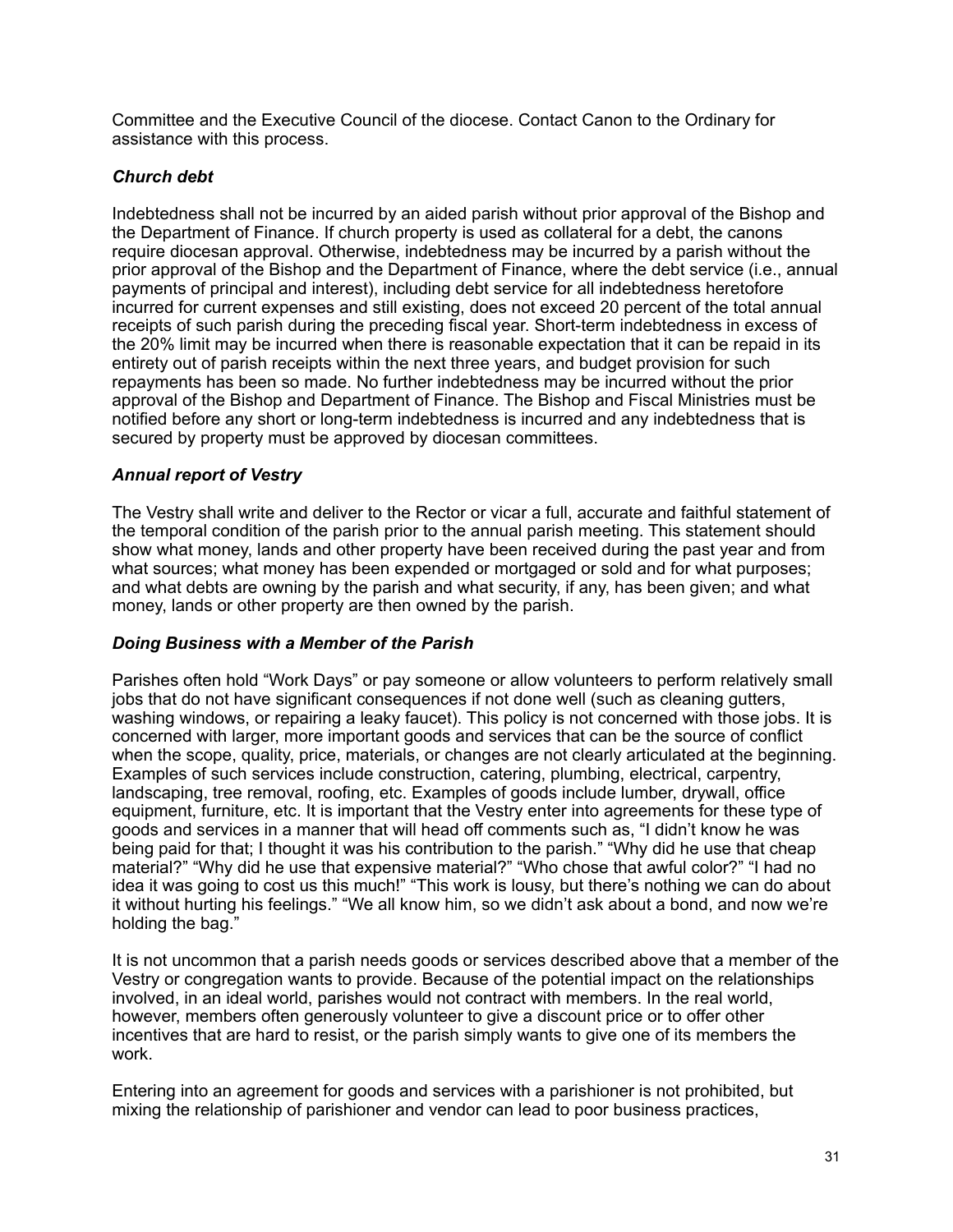misunderstandings, and hurt feelings. To avoid this, such transactions should be handled with caution and transparency. The intent is most definitely not to indicate that any party is untrustworthy. The point is to avoid misunderstandings and hurt feelings by ensuring that all terms are understood up front and that no one, even unintentionally, exerts "undue influence" on the Vestry.

For these reasons, the following guidelines are offered:

- 1. Mixing business and church membership is a complicated undertaking. These guidelines exist as the result of unfortunate instances in which relationships have been damaged because business transactions with parishioners have been viewed in personal terms. That is certainly understandable, but to avoid that situation, it is important for any parishioner or Vestry member to know from the beginning that
	- these policies apply to everyone. No one is being singled out.
	- It is highly inappropriate for anyone, Vestry member or parishioner, to make acceptance or rejection of such an agreement "personal" or to resist implementing these policies on the grounds that they show a "lack of trust" or "ingratitude." Such an attitude merely points out why these measurers are needed, and would be grounds for not approving the contract.

If someone makes the inception of the agreement personal, it is unlikely that the parties will get through performance of the agreement without it becoming personal and damaging to the relationship.

- 2. The Vestry should determine whether the agreement should be in writing by exercising good business practices regardless of whether the agreement is with a parishioner. (This would certainly apply to agreements for construction, remodeling, roofing, provision of significant materials, regular landscaping, tree removal (get a bond!), significant plumbing or custodial services, etc.) When in doubt, it is wise to err on the side of a written agreement in order to avoid misunderstandings later.
- 3. As would be the case with a non-parishioner, the written agreement (typically) must cover cost, schedule, quality, materials, scope of the work, and change orders.
- 4. If the Vestry would vote on the agreement if it were with a non-parishioner, it must vote on the agreement with a parishioner. (Some parishes allow, for example, the Buildings and Grounds committee to enter into contracts below a threshold amount without Vestry approval. In that case, the committee must observe these rules as if it were the Vestry.) Action on the agreement should be an agenda item at a Vestry meeting, and members should have the agreement to review.
- 5. Interested parties (those who would be parties to the agreement), especially vestry members, must physically leave the room during the Vestry's deliberations. This recusal of interested parties is standard practice for all organizations, and should be observed at Vestry meetings. The Vestry should consider the issue as if the agreement were not with a member. It might be appropriate, for example, for the Vestry to ask for additional bids or proof of bond.

Remember that doing business with a parishioner can sometimes promise significant advantages to the parish, but maintaining good relationships is more important than any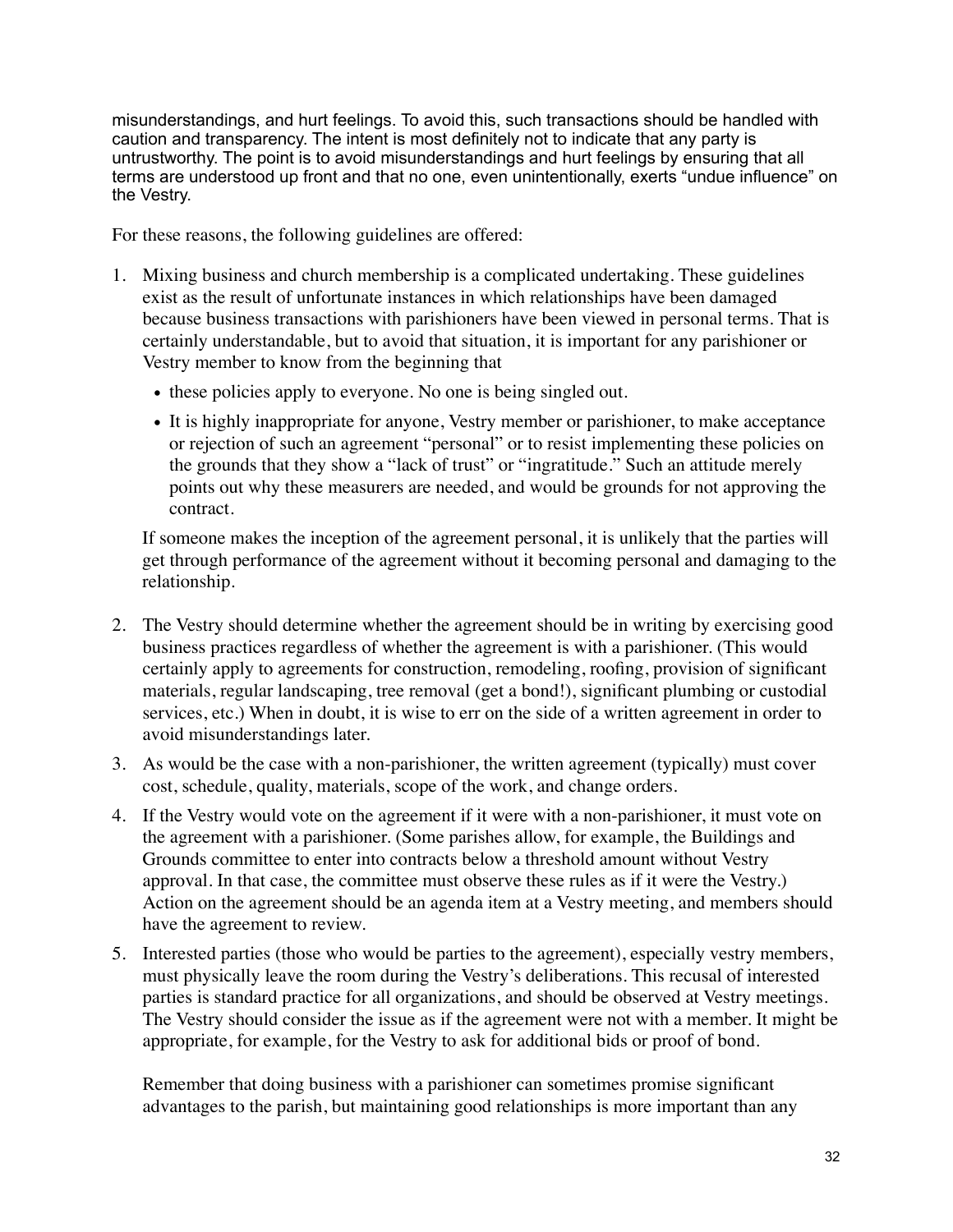discount. Avoiding conflict, rumor, and misunderstanding at the back end of a project is best achieved by being very clear about expectations at the front end and ensuring that no one feels pressured by the threat that personal relationships could be at stake.

# **Frequently Asked Questions**

# **Q. Who calls the Rector and to whom does the Rector report?**

A. The Rector, with the consent of the Bishop, is called by the Vestry, usually upon the recommendation of a Discernment Committee. The Rector works in conjunction with the Vestry and is responsible to the vows taken at the time of ordination to obey the "doctrine, discipline, and worship of The Episcopal Church."

#### **Q. May the Vestry "fire" the Rector?**

A. No, the Rector has lifetime tenure and leaves a parish only through death, resignation to take another call, or removal under provisions of canon law. When there is conflict and both parties do not agree to the dissolution of the pastoral relationship, the Bishop must be called first as a mediator and as a last resort as the arbiter, in which case the Bishop's decision is final and both parties must obey. (Title III, Canon 9, Section 14 – 15)

#### **Q. Who hires an Assistant/Associate Rector?**

A. Following the approval of the Bishop, a Rector can then hires an Assistant (or "Associate") and the Assistant, like all other staff members, serves at the pleasure of the Rector. In order for the Assistant to be paid, however, the Vestry must fund the position in the budget. At the Rector's invitation, the Vestry, a subcommittee of the Vestry, or some other committee may act as an advisory hiring committee. (Title III, Canon 9, Section 3.c)

#### **Q. Do the staff and Assistant Rectors have to resign when a new Rector is called?**

A. No. Since assistant or associate clergy serve at the pleasure of the rector with the consent of the Bishop, these positions could be reviewed by the rector only in consultation with the bishop.

#### **Q. We are in a search for a new Rector. Can the assistant Rector or our interim Rector become our new Rector?**

A. No. An assistant Rector may NOT be called to be the new Rector, and the interim Rector may NOT be called to be the new Rector.

#### **Q. We have a great, experienced organist and I don't like the music the new Rector is choosing. Who has the final say about music in our worship?**

A. Title II, Canon 5 and Title III, Canon 9, Section 6.a.1, give full authority to the Rector in this matter, but you are encourage to speak with him or her about your concerns.

#### **Q. Who hires the parish administrator, organist and paid bookkeeper?**  A. The Rector.

# **Q. What if a member of the church staff complains to me about the Rector?**

In most cases, you should curtail the conversation as soon as possible by telling the staff person that they need to deal directly with the Rector (who is their boss). If they are afraid to do this, you can offer to go with them to see the Rector (not as their advocate, but merely as an impartial witness). The exception to this rule is when the nature of their complaint relates to potential misconduct by the Rector. In that case, you should contact the Canon to the Ordinary.